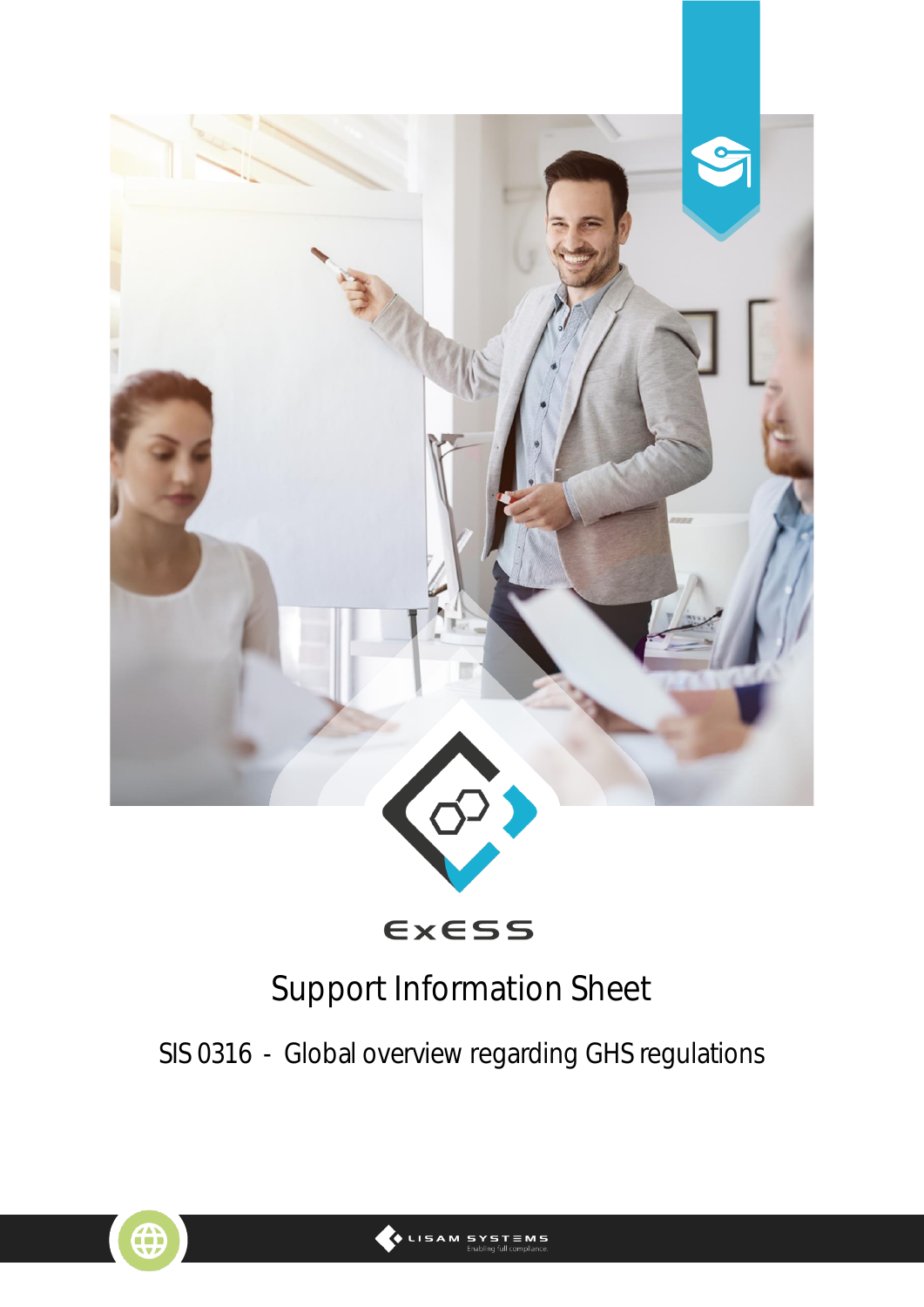

## **Table of contents**

| <b>USA 18</b> |    |
|---------------|----|
|               | 19 |

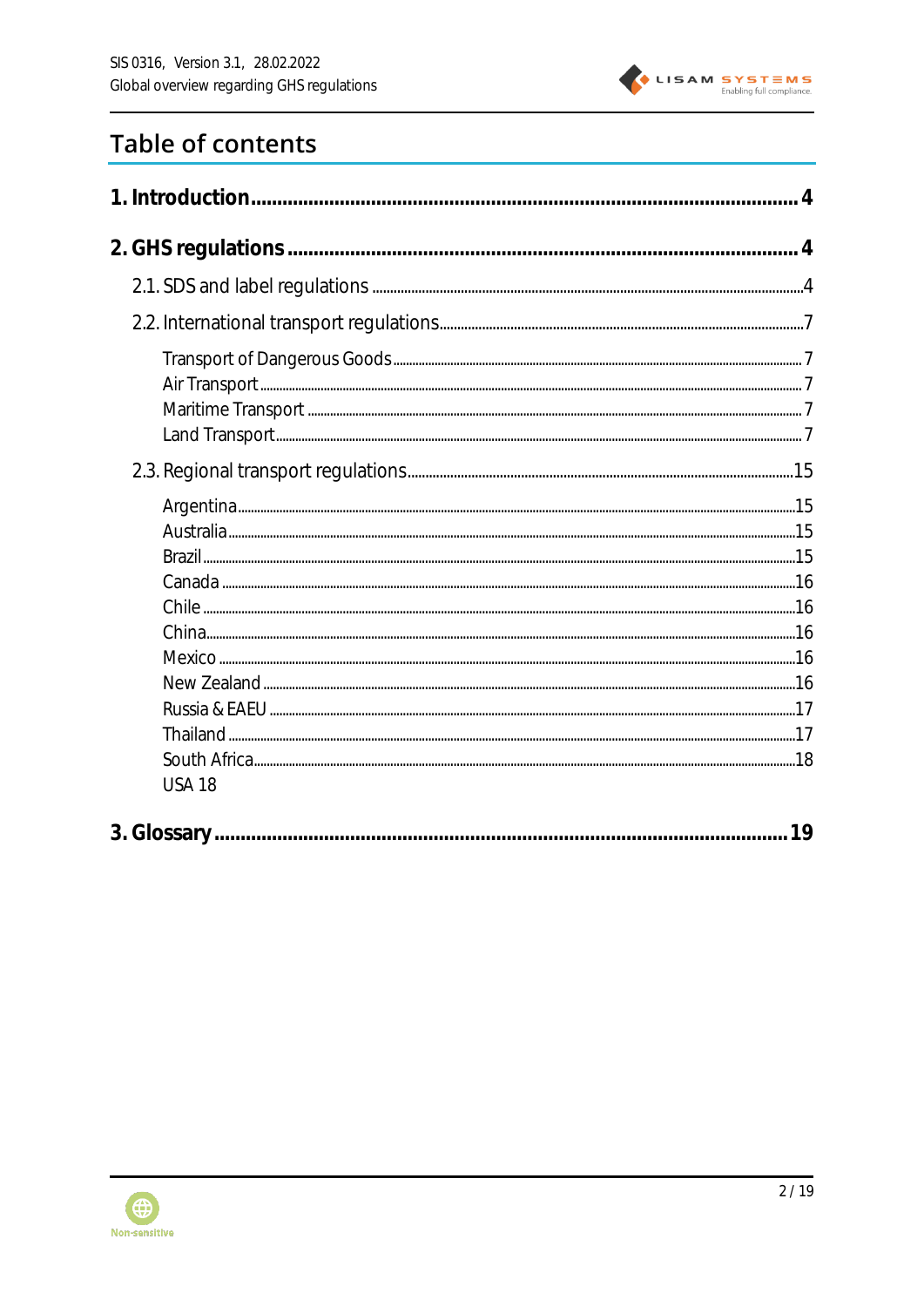

| Document data      |                                                                                                                                                             |  |  |  |  |  |
|--------------------|-------------------------------------------------------------------------------------------------------------------------------------------------------------|--|--|--|--|--|
| SIS number:        | 0316                                                                                                                                                        |  |  |  |  |  |
| SIS version:       | 3.1                                                                                                                                                         |  |  |  |  |  |
| SIS title:         | Global overview regarding GHS regulations                                                                                                                   |  |  |  |  |  |
| Short description: | The goal of this SIS is to give a global overview of the most relevant<br>GHS regulations that are currently applicable from a regulatory point<br>of view. |  |  |  |  |  |
| SIS categories:    | GHS all regions                                                                                                                                             |  |  |  |  |  |
| Approval date:     | 28.02.2022                                                                                                                                                  |  |  |  |  |  |
| ExESS version:     | 21.2                                                                                                                                                        |  |  |  |  |  |

| Versioning history |                                        |            |  |  |  |  |  |
|--------------------|----------------------------------------|------------|--|--|--|--|--|
| Version            | Update description                     | Date       |  |  |  |  |  |
| 1.0                | SIS creation                           | 23.03.2020 |  |  |  |  |  |
| 1.1                | Content update for Taiwan              | 03.06.2020 |  |  |  |  |  |
| 1.2                | ExESS 20.1.2                           | 17.06.2020 |  |  |  |  |  |
| 1.3                | ExESS 20.1.4                           | 03.08.2020 |  |  |  |  |  |
| 2.0                | <b>ExESS 20.2</b>                      | 16.11.2020 |  |  |  |  |  |
| 2.1                | Updated regulation for SDS EU          | 27.11.2020 |  |  |  |  |  |
| 2.2                | Updated regulations for Korea          | 22.01.2021 |  |  |  |  |  |
| 3.0                | Major revision                         | 25.06.2021 |  |  |  |  |  |
| 3.1                | Updated regulation for SDS New Zealand | 28.02.2022 |  |  |  |  |  |

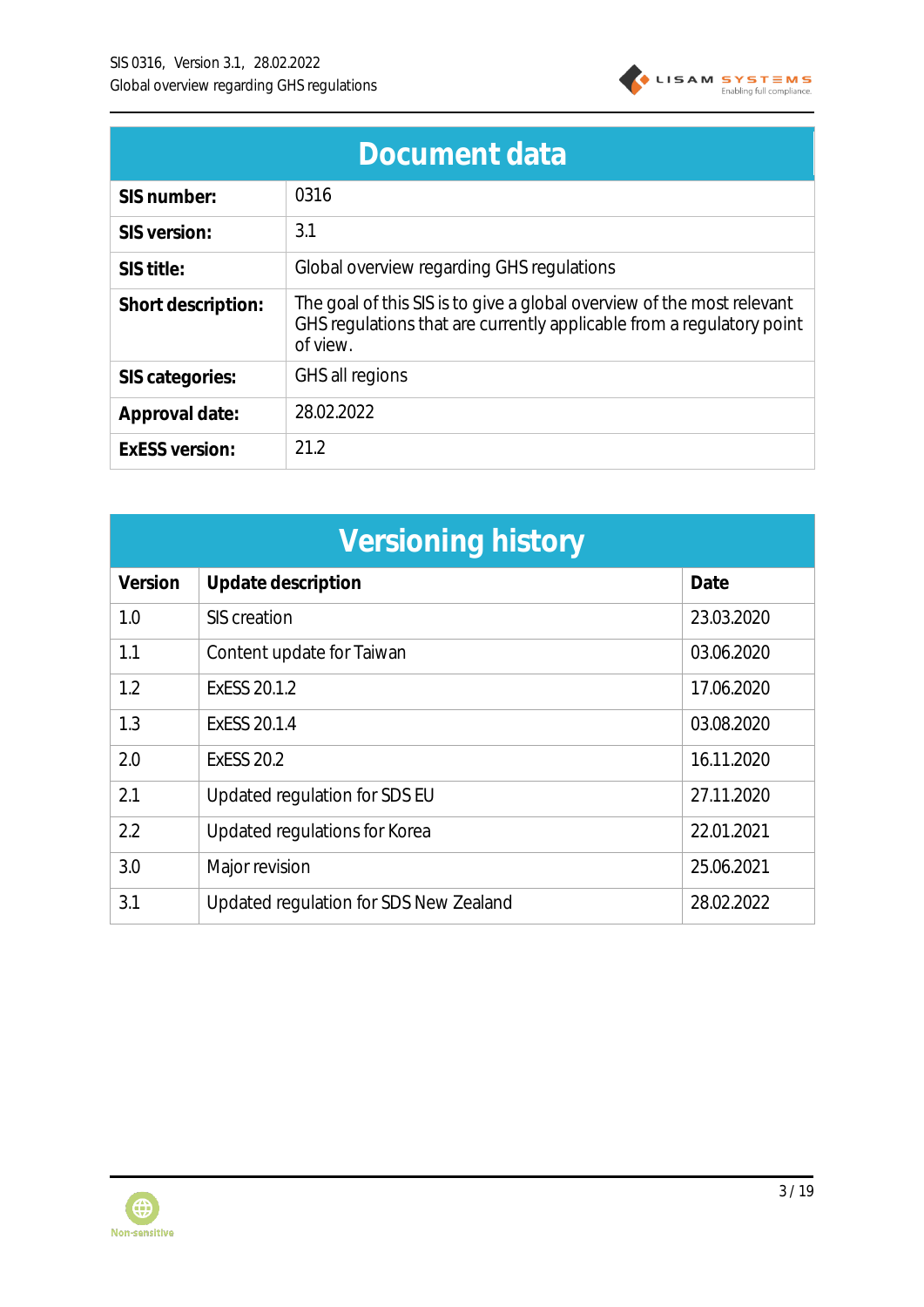

## <span id="page-3-0"></span>**1. Introduction**

The goal of this SIS is to give a global overview of the most relevant GHS regulations (e.g. safety data sheet, label, and transport regulations) that are currently applicable from a **regulatory point of view**. All regulations that are currently **implemented in ExESS** are displayed in **blue font colour.**

## <span id="page-3-1"></span>**2. GHS regulations**

GHS stands for a system named 'Globally Harmonized System of Classification and Labelling of Chemicals', which addresses classification of chemicals by types of hazards and has the propose of globally harmonized hazard communication elements, including **safety data sheets and labels**. It aims at ensuring that information on physical hazards and toxicity from chemicals be available in order to enhance the protection of human health and the environment during the handling, **transport** and use of these chemicals.

The GHS also provides a **basis for harmonization** of rules and regulations on chemicals at **national, regional, and worldwide level**. The first edition of the GHS, which was intended to serve as the initial basis for the global implementation of the system, was published in 2003. Since then, the GHS has been **revised every two years**.

Detailed information is available here:<https://unece.org/about-ghs>

### <span id="page-3-2"></span>**2.1. SDS and label regulations**

An overview of the specific safety data sheet (SDS) and label regulations that are applicable in each region is given in the following table. All regulations that are currently **implemented in ExESS** are displayed in **blue font colour.**

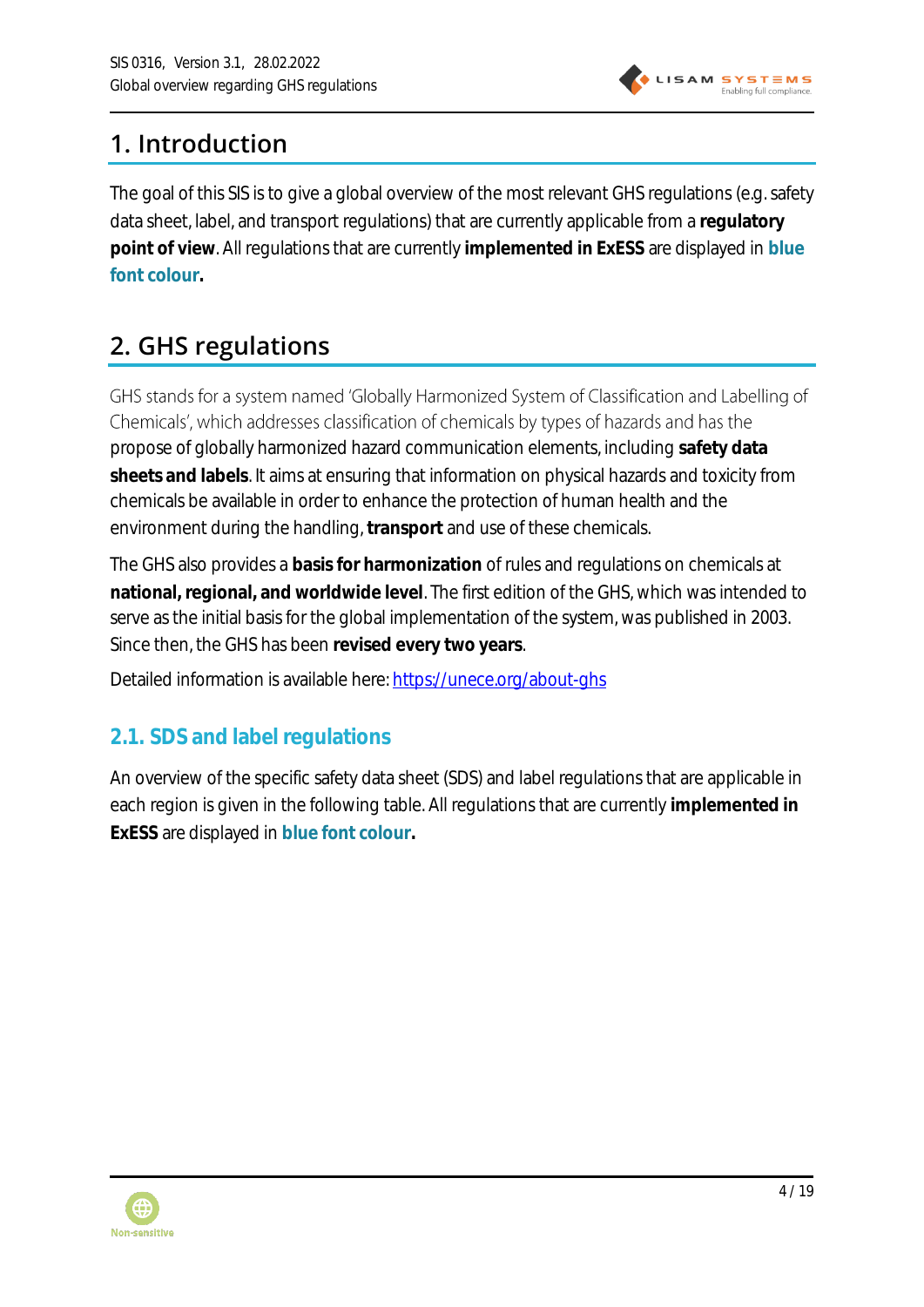

| Region        | <b>GHS regulation</b>                                                                    | GHS Rev.     | SDS regulation                                                                                                  | Label regulation                                                                         |
|---------------|------------------------------------------------------------------------------------------|--------------|-----------------------------------------------------------------------------------------------------------------|------------------------------------------------------------------------------------------|
| Argentina     | Resolution 801/2015 (and amendments)                                                     | Rev. 5       | Resolution 801/2015 (and amendments)                                                                            | Resolution 801/2015 (and amend.)                                                         |
| Australia     | <b>WHS regulations</b>                                                                   | Rev. 7       | Code of Practice 'Preparation of SDS for<br>Hazardous Chemicals'                                                | Code of Practice 'Labelling of Workplace<br>Hazardous Chemicals'                         |
| <b>Brazil</b> | ABNT NBR 14725-2:2019                                                                    | Rev. 7 (& 4) | ABNT NBR 14725-4:2014                                                                                           | ABNT NBR 14725-3:2017                                                                    |
| Canada        | HPR (WHMIS 2015)                                                                         | Rev. 5       | HPR (WHMIS 2015)                                                                                                | HPR (WHMIS 2015)                                                                         |
| Chile         | Decree Nº 43                                                                             | Rev. 5       | NCh 2245:2015                                                                                                   | Decree Nº 43                                                                             |
| China         | GB 30000.X-2013                                                                          | Rev. 4       | GB/T 17519-2013 and GB/T 16483-2008                                                                             | GB 15258-2009                                                                            |
| <b>EU</b>     | <b>CLP regulation (1272/2008)</b>                                                        | Rev. 7       | REACH regulation (1907/2006)<br>Regulation 2020/878 (from 01.01.2021)<br>Regulation 2015/830 (until 31.12.2022) | <b>CLP regulation (1272/2008)</b>                                                        |
| Indonesia     | Dec. 23/M-IND/PER/4/2013<br>Dec. 87/M-IND/PER/9/2009<br>Regulation No. 04/BIM/PER/1/2014 | Rev. 4       | Dec. 23/M-IND/PER/4/2013<br>Dec. 87/M-IND/PER/9/2009<br>Regulation No. 04/BIM/PER/1/2014                        | Dec. 23/M-IND/PER/4/2013<br>Dec. 87/M-IND/PER/9/2009<br>Regulation No. 04/BIM/PER/1/2014 |
| Japan         | JIS Z 7252:2019                                                                          | Rev. 6       | JIS Z 7253:2019 (from 25.05.2019)<br>JIS Z 7253:2012 (until 24.05.2022)                                         | JIS Z 7253:2019 (from 25.05.2019)<br>JIS Z 7253:2012 (until 24.05.2022)                  |
| Korea         | MoEL 2020-130                                                                            | Rev. 6       | MoEL 2020-130                                                                                                   | MoEL 2020-130                                                                            |
| Malaysia      | <b>CLASS regulation 2013</b>                                                             | Rev. 3       | ICOP 2014, ICOP 2019 (Hazard classification)                                                                    | <b>ICOP 2014</b>                                                                         |
| Mexico        | NOM-018-STPS-2015                                                                        | Rev. 5       | NOM-018-STPS-2015                                                                                               | NOM-018-STPS-2015                                                                        |
| New Zealand   | <b>HSNO</b> act                                                                          | Rev. 7       | Hazardous Substance (SDS) Notice 2017 (EPA)                                                                     | Hazardous Substance (Labelling) Notice<br>2017 (EPA)                                     |
| Philippines   | DAO 2015-09                                                                              | Rev. 4       | DAO 2015-09 Guidance Manual                                                                                     | DAO 2015-09 Guidance Manual                                                              |

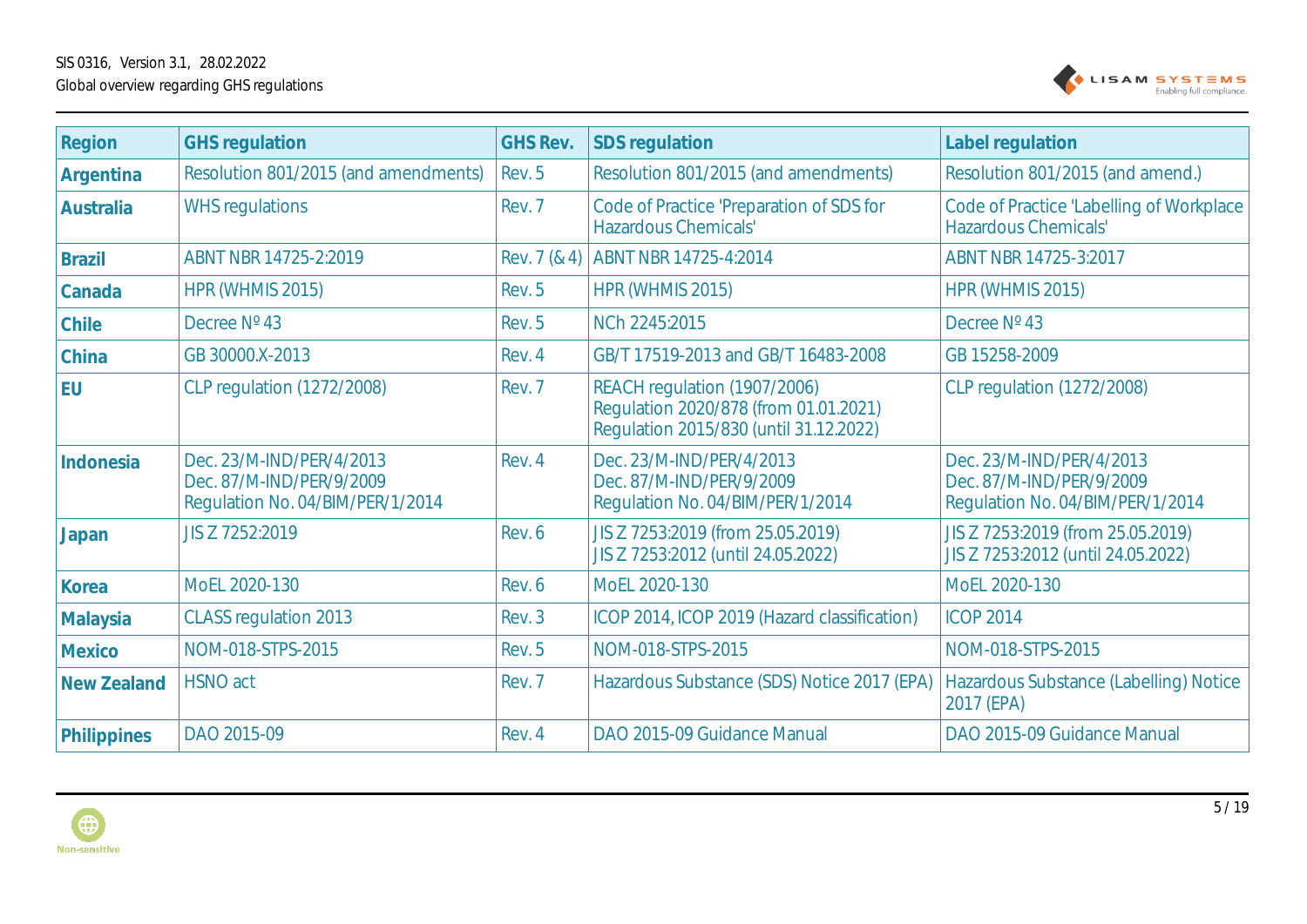

| Region                   | <b>GHS regulation</b>                                                                                 | <b>GHS Rev.</b> | SDS regulation                                                                                        | Label regulation                                                                                      |
|--------------------------|-------------------------------------------------------------------------------------------------------|-----------------|-------------------------------------------------------------------------------------------------------|-------------------------------------------------------------------------------------------------------|
| <b>Russia &amp; EAEU</b> | GOST 12.1.007-76, GOST 32419,<br>GOST 32423, GOST 32424, GOST 32425                                   | Rev. 4          | GOST 30333-2007 and R 50.1.102-2014                                                                   | GOST 31340-2013                                                                                       |
| Singapore                | SS 586 Part 2: 2014                                                                                   | Rev. 4          | SS 586 Part 3: 2014                                                                                   | SS 586 Part 2: 2014                                                                                   |
| South Africa             | Regulations for Hazardous Chemical<br>Agents, 2021 (from 29.03.2021)<br>SANS 10234 (until 29.06.2022) | Rev. 8 (& 4)    | Regulations for Hazardous Chemical Agents,<br>2021 (from 29.03.2021)<br>SANS 11014 (until 29.06.2022) | Regulations for Hazardous Chemical<br>Agents, 2021 (from 29.03.2021)<br>SANS 10234 (until 29.06.2022) |
| Taiwan                   | <b>CNS 15030</b>                                                                                      | Rev. 4          | MoL regulation (10702052242)<br><b>EPA regulation (1098000003)</b>                                    | <b>CNS 15030</b>                                                                                      |
| Thailand                 | <b>MOI Notification B.E. 2555</b>                                                                     | Rev. 3          | <b>MOI Notification B.E. 2555</b>                                                                     | <b>MOI Notification B.E. 2555</b>                                                                     |
| Turkey                   | <b>SEA</b> regulation<br>Reg. 31330 (from 10.12.2020)<br>Reg. 28848 (until 31.12.2022)                | Rev. 4          | <b>KKDIK regulation (30105)</b><br>SDS regulation (29204) (until 31.12.2023)                          | SEA regulation (28848)                                                                                |
| <b>UN</b>                | <b>GHS Revision 7</b>                                                                                 | Rev. 7          | <b>GHS Revision 7</b>                                                                                 | <b>GHS Revision 7</b>                                                                                 |
| <b>USA</b>               | HCS/HazCom 2012 (Fed. Reg. Vol. 77,<br>Issue 58)                                                      | Rev. 3          | HCS/HazCom 2012 (Fed. Reg. Vol. 77, Issue 58)                                                         | HCS/HazCom 2012 (Fed. Reg. Vol. 77,<br>Issue 58)                                                      |
| Vietnam                  | Decree 113/2017/ND-CP                                                                                 | Rev. 2          | Decree 113/2017/ND-CP<br>Circular 32/2017/TT-BCT                                                      | Decree 43/2017/ND-CP,<br>Circular 32/2017/TT-BCT                                                      |

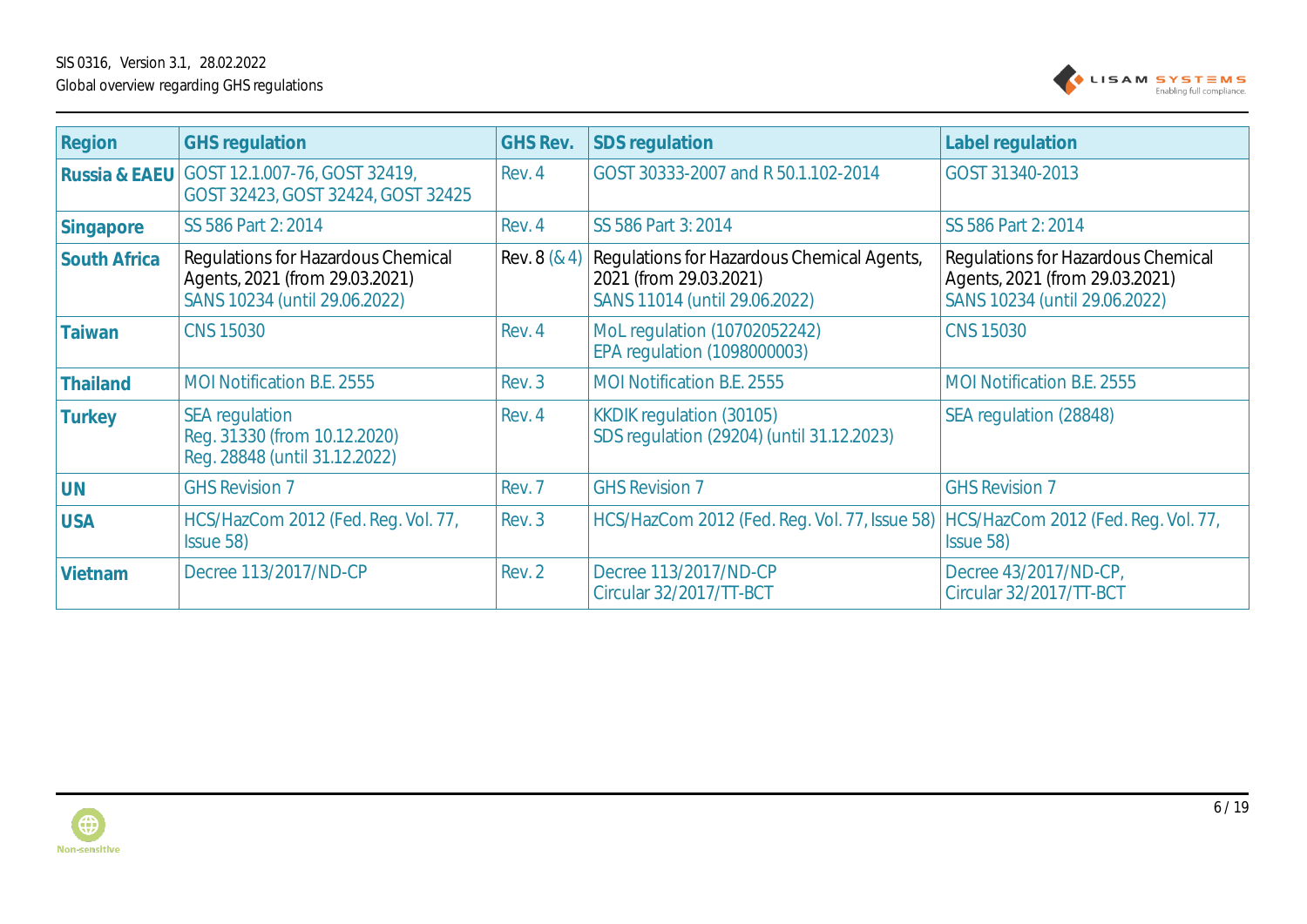

### <span id="page-6-0"></span>**2.2. International transport regulations**

For the international transport of dangerous goods, the GHS is implemented through the 'UN RTDG Model Regulations' and the following international transport regulations for each transport mode (which are also **revised every two years** and take account of the provisions of the 'UN RTDG Model Regulations').

<https://unece.org/transportdangerous-goods/international-level>

#### <span id="page-6-1"></span>**Transport of Dangerous Goods**

- **UN RTDG** (UN Recommendations on the Transport of Dangerous Goods Model Regulations)
	- o Recommended in **all states** without specific transport regulations.
	- o <https://unece.org/about-recommendations>

#### <span id="page-6-2"></span>**Air Transport**

- **IATA** (ICAO Technical Instructions for the Safe Transport of Dangerous Goods by **Air**)
	- o Applicable in the **193 states** of the Convention on International Civil Aviation.
	- o <https://www.iata.org/en/publications/dgr/>

#### <span id="page-6-3"></span>**Maritime Transport**

- **IMDG** (International Maritime Dangerous Goods Code)
	- o Applicable in **166 states** of the International Convention for the Safety of Life at **Sea**.
	- o <https://www.imo.org/en/OurWork/Safety/Pages/DangerousGoods-default.aspx>

#### <span id="page-6-4"></span>**Land Transport**

- **ADR** (Agreement concerning the International Carriage of Dangerous Goods by **Road**)
	- o Applicable in the **52 contracting states** (see following table).
	- o <https://unece.org/about-adr>
- **RID** (Regulations concerning the International Transport of Dangerous Goods by **Rail**)
	- o Applicable in the **45 contracting states** (see following table).
	- o [https://otif.org/en/?page\\_id=1105](https://otif.org/en/?page_id=1105)
- **ADN** (European Agreement concerning the International Carriage of Dangerous Goods by **Inland Waterways**)
	- o Applicable in the **18 contracting states** (see following table).
	- o <https://unece.org/about-adn>

An overview regarding which countries are contracting states of the international transport regulations mentioned above is given in the following table. All international transport regulations that are currently **implemented in ExESS** are displayed in **blue font colour.**

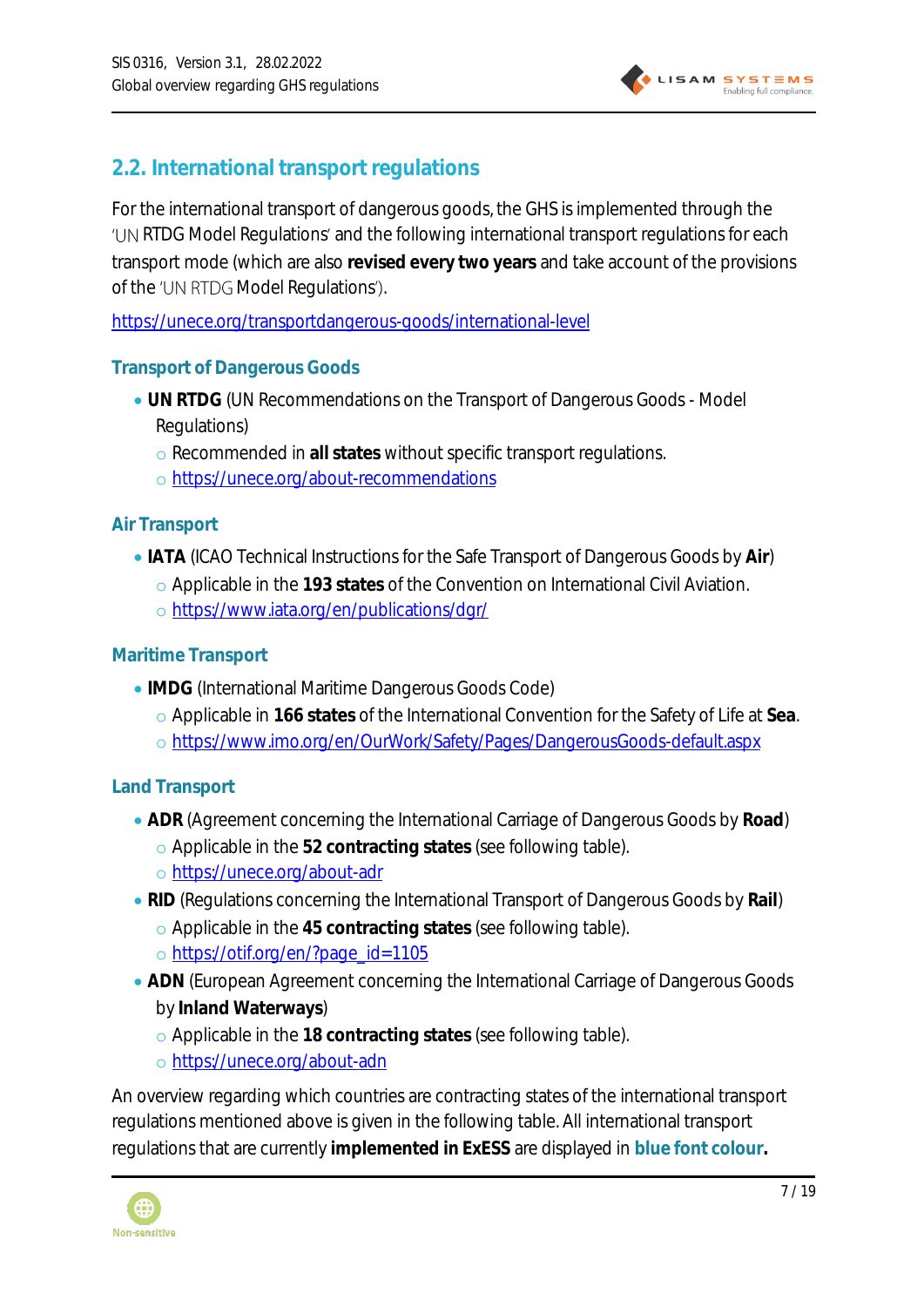

| Module        | Country/Area   | <b>UN RTDG</b>  | <b>IATA</b>  | <b>IMDG</b>  | <b>ADR</b>   | <b>RID</b>   | <b>ADN</b>   |
|---------------|----------------|-----------------|--------------|--------------|--------------|--------------|--------------|
| Argentina     | Argentina      | <b>Res 195</b>  | $\checkmark$ | $\checkmark$ |              |              |              |
| Australia     | Australia      | <b>ADG</b>      | $\sqrt{}$    | $\checkmark$ |              |              |              |
| <b>Brazil</b> | <b>Brazil</b>  | <b>Res 5232</b> | $\checkmark$ | $\checkmark$ |              |              |              |
| Canada        | Canada         | <b>TDG</b>      | $\checkmark$ | $\checkmark$ |              |              |              |
| Chile         | Chile          | <b>NCh 382</b>  | $\checkmark$ | $\checkmark$ |              |              |              |
| China         | China          | JT/T/617        | $\checkmark$ | $\checkmark$ |              | $\checkmark$ | $\checkmark$ |
| Indonesia     | Indonesia      | $\checkmark$    | $\checkmark$ | $\checkmark$ |              |              |              |
| Japan         | Japan          | $\checkmark$    | $\checkmark$ | $\checkmark$ |              |              |              |
| Korea         | Korea          | $\checkmark$    | $\checkmark$ | $\checkmark$ | $\checkmark$ |              |              |
| Malaysia      | Malaysia       | $\checkmark$    | $\checkmark$ | $\sqrt{}$    |              |              |              |
| Mexico        | Mexico         | <b>NOM SCT</b>  | $\checkmark$ | $\checkmark$ |              |              |              |
| New Zealand   | New Zealand    | $\sqrt{}$       | $\checkmark$ | $\sqrt{}$    |              |              |              |
| Philippines   | Philippines    | $\checkmark$    | $\checkmark$ | $\checkmark$ |              |              |              |
| Russia, EAEU  | Armenia        | $\sqrt{}$       | $\checkmark$ |              |              | $\checkmark$ |              |
| Russia, EAEU  | <b>Belarus</b> | $\checkmark$    | $\checkmark$ | $\checkmark$ | $\checkmark$ |              |              |
| Russia, EAEU  | Kazakhstan     | $\checkmark$    | $\checkmark$ | $\checkmark$ | $\checkmark$ |              |              |
| Russia, EAEU  | Kyrgyzstan     | $\checkmark$    | $\checkmark$ |              |              |              |              |
| Russia, EAEU  | Russia         | $\checkmark$    | $\sqrt{}$    | $\checkmark$ | $\checkmark$ |              | $\checkmark$ |
| Singapore     | Singapore      | $\checkmark$    | $\sqrt{}$    | $\sqrt{}$    |              |              |              |
| South Africa  | South Africa   | <b>SANS</b>     | $\checkmark$ | $\checkmark$ |              |              |              |
| Taiwan        | Taiwan         | $\sqrt{}$       | $\checkmark$ | $\sqrt{}$    |              |              |              |
| Thailand      | Thailand       | $\checkmark$    | $\checkmark$ | $\checkmark$ |              |              |              |
| Turkey        | Turkey         |                 | $\checkmark$ | $\checkmark$ | $\checkmark$ | $\checkmark$ | $\checkmark$ |
| <b>USA</b>    | <b>USA</b>     | <b>DOT</b>      | $\checkmark$ | $\checkmark$ |              |              |              |
| Vietnam       | Vietnam        | $\checkmark$    | $\checkmark$ | $\sqrt{}$    |              |              |              |
| EU            | Albania        |                 | $\checkmark$ | $\checkmark$ | $\checkmark$ | $\checkmark$ |              |
| EU            | Austria        |                 | $\checkmark$ | $\checkmark$ | $\checkmark$ | $\checkmark$ | $\checkmark$ |
| EU            | Belgium        |                 | $\checkmark$ | $\checkmark$ | $\checkmark$ | $\checkmark$ | $\checkmark$ |
| EU            | Bulgaria       |                 | $\checkmark$ | $\checkmark$ | $\checkmark$ | $\checkmark$ | $\checkmark$ |

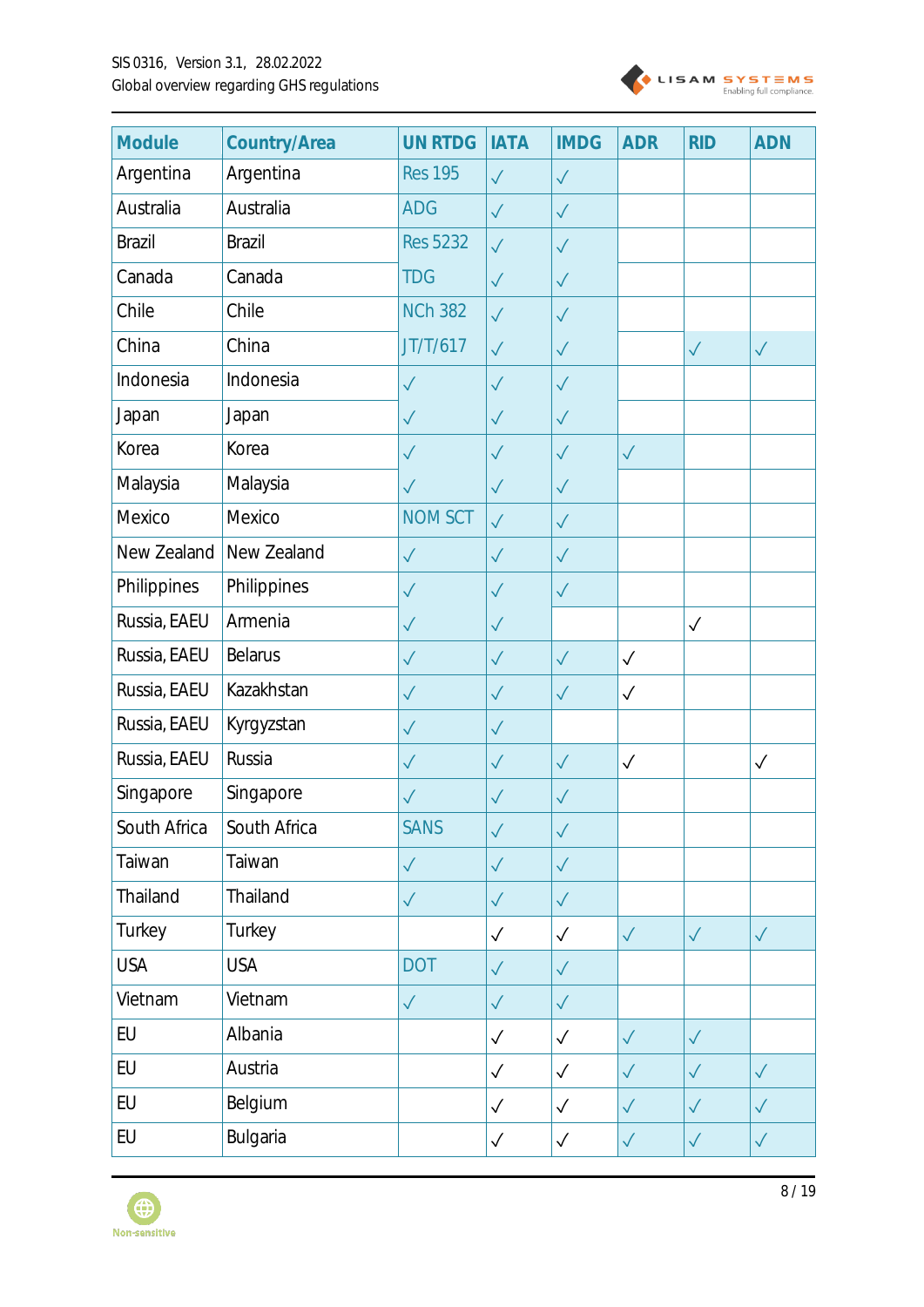

| Module | Country/Area    | <b>UN RTDG</b> | <b>IATA</b>  | <b>IMDG</b>  | <b>ADR</b>   | <b>RID</b>   | <b>ADN</b>   |
|--------|-----------------|----------------|--------------|--------------|--------------|--------------|--------------|
| EU     | Croatia         |                | $\checkmark$ | $\checkmark$ | $\checkmark$ | $\checkmark$ | $\checkmark$ |
| EU     | Cyprus          |                | $\checkmark$ | $\checkmark$ | $\sqrt{}$    |              |              |
| EU     | Czech Republic  |                | $\checkmark$ | $\checkmark$ | $\sqrt{}$    | $\sqrt{}$    | $\checkmark$ |
| EU     | Denmark         |                | $\checkmark$ | $\checkmark$ | $\checkmark$ | $\sqrt{}$    |              |
| EU     | Estonia         |                | $\checkmark$ | $\checkmark$ | $\sqrt{}$    | $\sqrt{}$    |              |
| EU     | Finland         |                | $\checkmark$ | $\checkmark$ | $\sqrt{}$    | $\checkmark$ |              |
| EU     | France          |                | $\checkmark$ | $\checkmark$ | $\checkmark$ | $\sqrt{}$    | $\checkmark$ |
| EU     | Germany         |                | $\checkmark$ | $\checkmark$ | $\checkmark$ | $\sqrt{}$    | $\sqrt{}$    |
| EU     | Greece          |                | $\checkmark$ | $\checkmark$ | $\checkmark$ | $\sqrt{}$    |              |
| EU     | Hungary         |                | $\checkmark$ | $\checkmark$ | $\checkmark$ | $\checkmark$ | $\checkmark$ |
| EU     | Iceland         |                | $\checkmark$ | $\checkmark$ | $\checkmark$ |              |              |
| EU     | Ireland         |                | $\checkmark$ | $\checkmark$ | $\sqrt{}$    | $\sqrt{}$    |              |
| EU     | Italy           |                | $\checkmark$ | $\checkmark$ | $\sqrt{}$    | $\sqrt{}$    |              |
| EU     | Latvia          |                | $\checkmark$ | $\checkmark$ | $\sqrt{}$    | $\sqrt{}$    |              |
| EU     | Liechtenstein   |                |              |              | $\checkmark$ | $\sqrt{}$    |              |
| EU     | Lithuania       |                | $\checkmark$ | $\checkmark$ | $\sqrt{}$    | $\sqrt{}$    |              |
| EU     | Luxembourg      |                | $\checkmark$ | $\checkmark$ | $\checkmark$ | $\sqrt{}$    | $\checkmark$ |
| EU     | Malta           |                | $\checkmark$ | $\checkmark$ | $\checkmark$ |              |              |
| EU     | Netherlands     |                | $\sqrt{}$    | $\checkmark$ | $\sqrt{}$    | $\sqrt{}$    | $\sqrt{}$    |
| EU     | North Macedonia |                | $\checkmark$ |              | $\checkmark$ | $\checkmark$ |              |
| EU     | Norway          |                | $\sqrt{}$    | $\sqrt{}$    | $\sqrt{}$    | $\checkmark$ |              |
| EU     | Poland          |                | $\checkmark$ | $\checkmark$ | $\checkmark$ | $\checkmark$ | $\checkmark$ |
| EU     | Portugal        |                | $\checkmark$ | $\checkmark$ | $\checkmark$ | $\checkmark$ |              |
| EU     | Romania         |                | $\checkmark$ | $\checkmark$ | $\checkmark$ | $\checkmark$ | $\checkmark$ |
| EU     | Serbia          |                | $\sqrt{}$    | $\checkmark$ | $\sqrt{}$    | $\checkmark$ | $\checkmark$ |
| EU     | Slovakia        |                | $\checkmark$ | $\checkmark$ | $\checkmark$ | $\checkmark$ | $\checkmark$ |
| EU     | Slovenia        |                | $\sqrt{}$    | $\checkmark$ | $\checkmark$ | $\checkmark$ |              |
| EU     | Spain           |                | $\checkmark$ | $\checkmark$ | $\checkmark$ | $\checkmark$ |              |
| EU     | Sweden          |                | $\sqrt{}$    | $\checkmark$ | $\sqrt{}$    | $\checkmark$ |              |

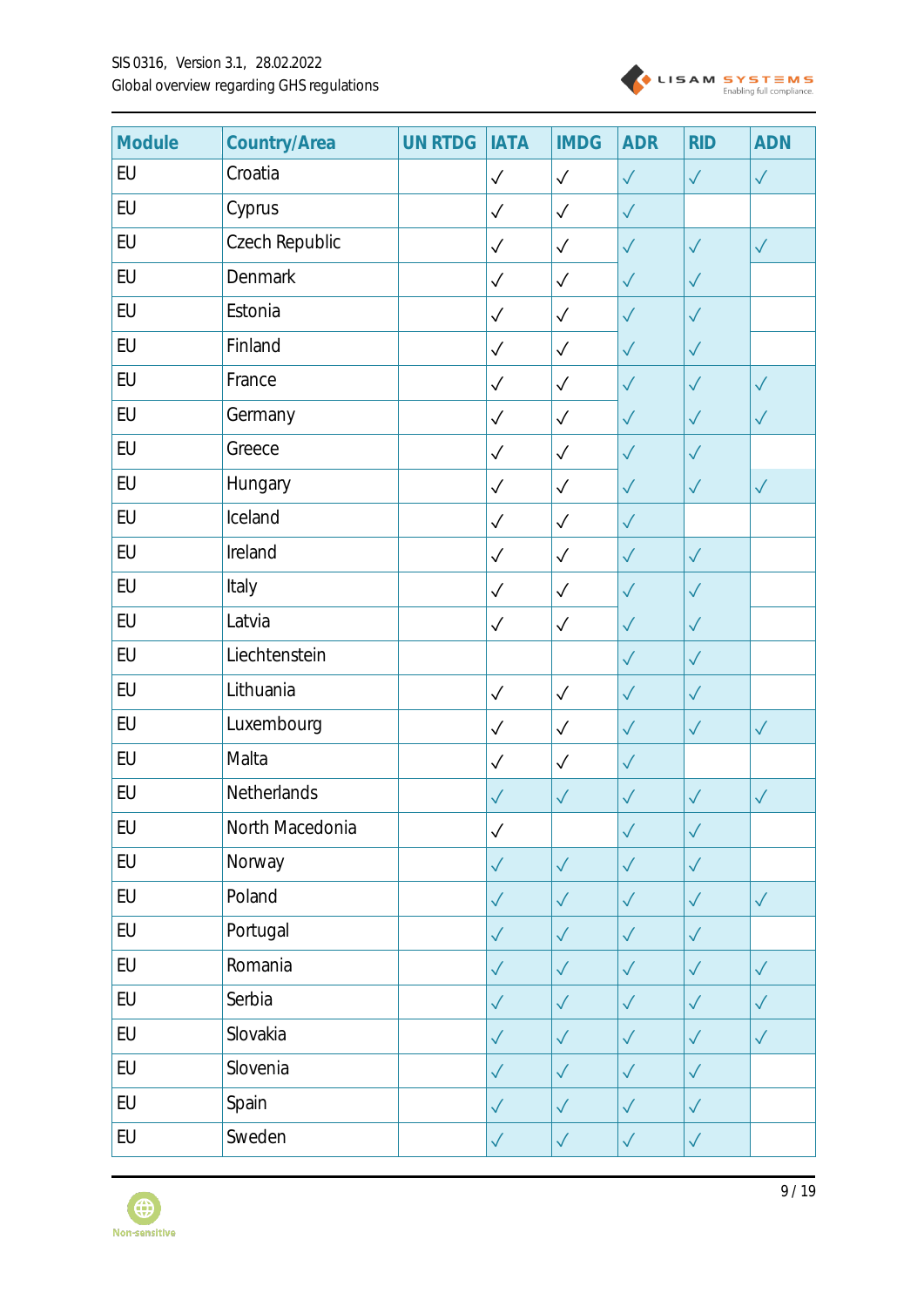

| Module    | Country/Area         | <b>UN RTDG</b> | <b>IATA</b>  | <b>IMDG</b>  | <b>ADR</b>   | <b>RID</b>   | <b>ADN</b>   |
|-----------|----------------------|----------------|--------------|--------------|--------------|--------------|--------------|
| EU        | Switzerland          |                | $\sqrt{}$    | $\sqrt{}$    | $\checkmark$ | $\checkmark$ | $\checkmark$ |
| UN        | Afghanistan          | $\checkmark$   | $\checkmark$ |              |              | $\checkmark$ |              |
| UN        | Algeria              | $\checkmark$   | $\checkmark$ | $\checkmark$ |              | $\checkmark$ |              |
| UN        | Andorra              | $\checkmark$   | $\checkmark$ |              | $\checkmark$ |              |              |
| <b>UN</b> | Angola               | $\checkmark$   | $\sqrt{}$    | $\sqrt{}$    |              |              |              |
| UN        | Antigua and Barbuda  | $\sqrt{}$      | $\checkmark$ | $\checkmark$ |              |              |              |
| <b>UN</b> | Azerbaijan           | $\checkmark$   | $\checkmark$ | $\checkmark$ | $\checkmark$ | $\checkmark$ |              |
| UN        | <b>Bahamas</b>       | $\checkmark$   | $\checkmark$ | $\checkmark$ |              |              |              |
| UN        | Bahrain              | $\checkmark$   | $\checkmark$ | $\checkmark$ |              |              |              |
| <b>UN</b> | Bangladesh           | $\checkmark$   | $\checkmark$ | $\checkmark$ |              |              |              |
| UN        | <b>Barbados</b>      | $\checkmark$   | $\checkmark$ | $\sqrt{}$    |              |              |              |
| UN        | Belize               | $\checkmark$   | $\sqrt{}$    | $\sqrt{}$    |              |              |              |
| UN        | Benin                | $\checkmark$   | $\checkmark$ | $\sqrt{}$    |              |              |              |
| UN        | <b>Bhutan</b>        | $\checkmark$   | $\sqrt{}$    |              |              |              |              |
| UN        | Bolivia              | $\checkmark$   | $\checkmark$ | $\checkmark$ |              |              |              |
| UN        | Bosnia and Herzego.  | $\checkmark$   | $\checkmark$ |              | $\checkmark$ | $\checkmark$ |              |
| UN        | Botswana             | $\sqrt{}$      | $\checkmark$ |              |              |              |              |
| UN        | <b>Brunei</b>        | $\checkmark$   | $\sqrt{}$    | $\sqrt{}$    |              |              |              |
| UN        | Burkina Faso         | $\sqrt{}$      | $\sqrt{}$    |              |              |              |              |
| UN        | Burundi              | $\checkmark$   | $\sqrt{}$    |              |              |              |              |
| UN        | Cambodia             | $\checkmark$   | $\checkmark$ | $\checkmark$ |              |              |              |
| UN        | Cameroon             | $\checkmark$   | $\checkmark$ | $\checkmark$ |              |              |              |
| UN        | Cape Verde           | $\checkmark$   | $\checkmark$ | $\checkmark$ |              |              |              |
| UN        | Central African Rep. | $\checkmark$   | $\sqrt{}$    |              |              |              |              |
| UN        | Chad                 | $\sqrt{}$      | $\checkmark$ |              |              |              |              |
| UN        | Colombia             | $\checkmark$   | $\checkmark$ | $\sqrt{}$    |              |              |              |
| UN        | Comoros              | $\checkmark$   | $\checkmark$ | $\checkmark$ |              |              |              |
| <b>UN</b> | Congo                | $\checkmark$   | $\checkmark$ | $\checkmark$ |              |              |              |
| UN        | Congo (Dem. Rep.)    | $\checkmark$   | $\checkmark$ | $\sqrt{}$    |              |              |              |

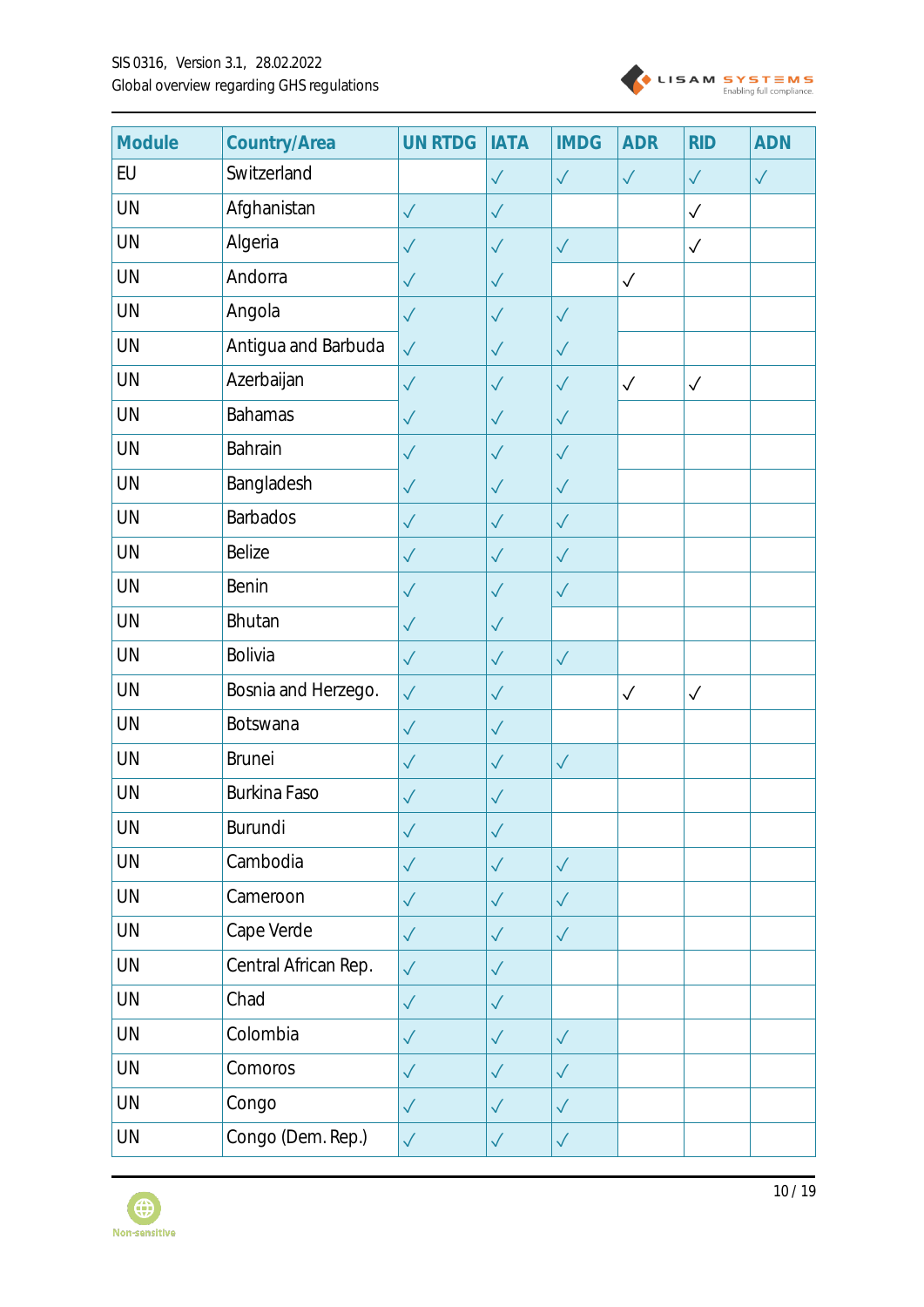

| Module | Country/Area             | <b>UN RTDG</b> | <b>IATA</b>  | <b>IMDG</b>  | <b>ADR</b>   | <b>RID</b>   | <b>ADN</b> |
|--------|--------------------------|----------------|--------------|--------------|--------------|--------------|------------|
| UN     | Cook Islands             | $\checkmark$   | $\checkmark$ | $\checkmark$ |              |              |            |
| UN     | Costa Rica               | $\checkmark$   | $\checkmark$ | $\sqrt{}$    |              |              |            |
| UN     | Cuba                     | $\checkmark$   | $\sqrt{}$    | $\sqrt{}$    |              |              |            |
| UN     | Djibouti                 | $\checkmark$   | $\checkmark$ | $\checkmark$ |              |              |            |
| UN     | Dominica                 | $\checkmark$   |              | $\sqrt{}$    |              |              |            |
| UN     | Dominican Republic       | $\checkmark$   | $\sqrt{}$    | $\checkmark$ |              |              |            |
| UN     | Ecuador                  | $\checkmark$   | $\checkmark$ | $\sqrt{}$    |              |              |            |
| UN     | Egypt                    | $\checkmark$   | $\sqrt{}$    | $\sqrt{}$    |              |              |            |
| UN     | El Salvador              | $\checkmark$   | $\checkmark$ |              |              |              |            |
| UN     | <b>Equatorial Guinea</b> | $\checkmark$   | $\checkmark$ | $\sqrt{}$    |              |              |            |
| UN     | Eritrea                  | $\checkmark$   | $\checkmark$ | $\sqrt{}$    |              |              |            |
| UN     | Eswatini                 | $\checkmark$   | $\checkmark$ |              |              |              |            |
| UN     | Ethiopia                 | $\checkmark$   | $\checkmark$ | $\sqrt{}$    |              |              |            |
| UN     | Faroe Islands            | $\checkmark$   |              | $\sqrt{}$    |              |              |            |
| UN     | Fiji                     | $\checkmark$   | $\sqrt{}$    | $\sqrt{}$    |              |              |            |
| UN     | Gabon                    | $\checkmark$   | $\sqrt{}$    | $\sqrt{}$    |              |              |            |
| UN     | Gambia                   | $\checkmark$   | $\sqrt{}$    | $\sqrt{}$    |              |              |            |
| UN     | Georgia                  | $\checkmark$   | $\sqrt{}$    | $\checkmark$ | $\checkmark$ | $\checkmark$ |            |
| UN     | Ghana                    | $\checkmark$   | $\sqrt{}$    | $\sqrt{}$    |              |              |            |
| UN     | Grenada                  | $\sqrt{}$      | $\checkmark$ | $\sqrt{}$    |              |              |            |
| UN     | Guatemala                | $\sqrt{}$      | $\checkmark$ | $\checkmark$ |              |              |            |
| UN     | Guinea                   | $\checkmark$   | $\checkmark$ | $\checkmark$ |              |              |            |
| UN     | Guinea-Bissau            | $\checkmark$   | $\checkmark$ |              |              |              |            |
| UN     | Guyana                   | $\sqrt{}$      | $\sqrt{}$    | $\checkmark$ |              |              |            |
| UN     | Haiti                    | $\checkmark$   | $\checkmark$ | $\checkmark$ |              |              |            |
| UN     | Honduras                 | $\checkmark$   | $\checkmark$ | $\checkmark$ |              |              |            |
| UN     | Hong Kong                | $\sqrt{}$      |              | $\sqrt{}$    |              |              |            |
| UN     | India                    | $\sqrt{}$      | $\checkmark$ | $\checkmark$ |              |              |            |
| UN     | Iran                     | $\checkmark$   | $\checkmark$ | $\checkmark$ |              | $\checkmark$ |            |

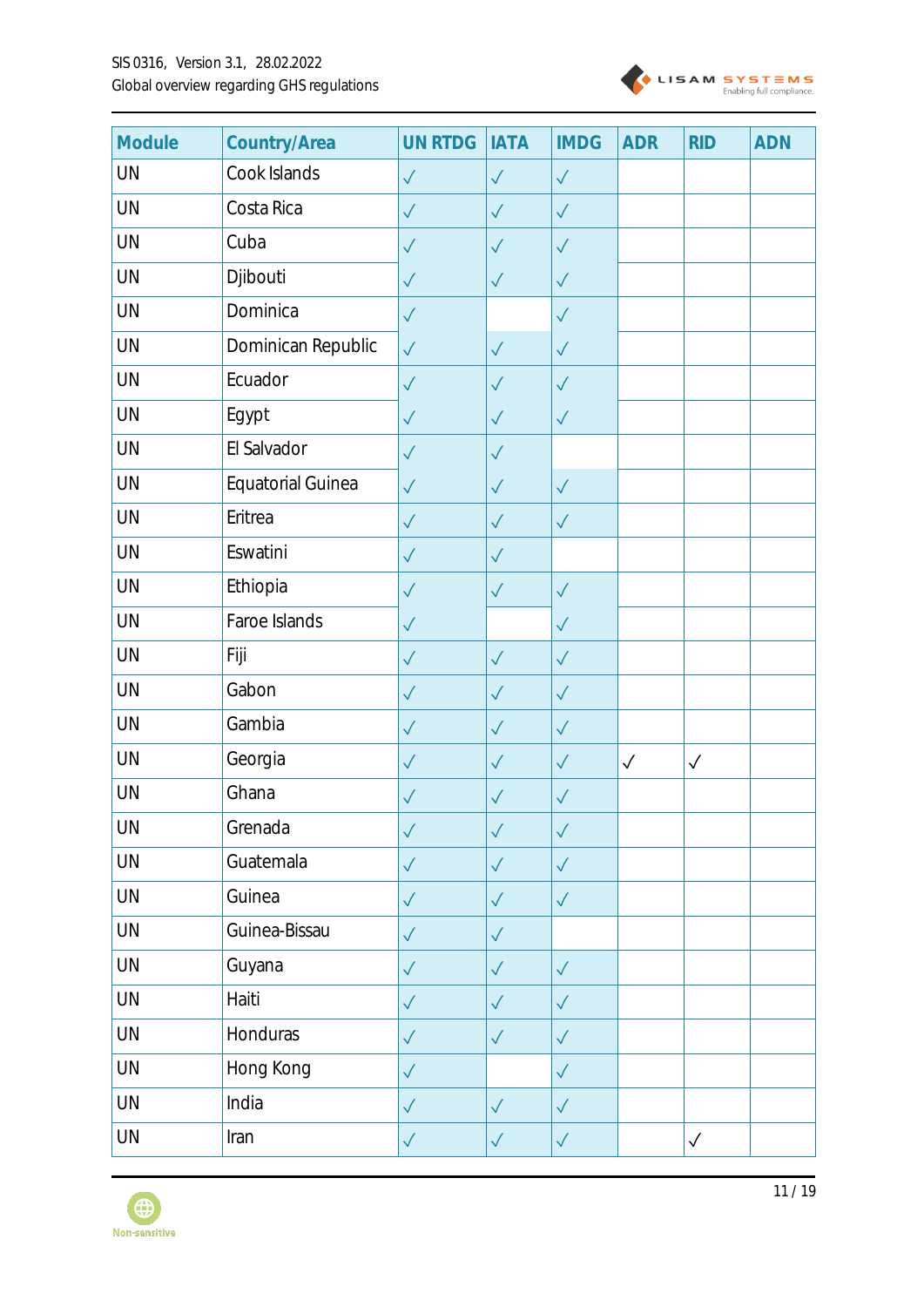

| Module    | Country/Area     | <b>UN RTDG</b> | <b>IATA</b>  | <b>IMDG</b>  | <b>ADR</b>   | <b>RID</b>   | <b>ADN</b>   |
|-----------|------------------|----------------|--------------|--------------|--------------|--------------|--------------|
| UN        | Iraq             | $\checkmark$   | $\checkmark$ | $\sqrt{}$    |              |              |              |
| UN        | Israel           | $\checkmark$   | $\sqrt{}$    | $\sqrt{}$    |              |              |              |
| UN        | Ivory Coast      | $\checkmark$   | $\sqrt{}$    | $\sqrt{}$    |              |              |              |
| UN        | Jamaica          | $\checkmark$   | $\sqrt{}$    | $\sqrt{}$    |              |              |              |
| UN        | Jordan           | $\checkmark$   | $\checkmark$ | $\sqrt{}$    |              |              |              |
| UN        | Kenya            | $\checkmark$   | $\checkmark$ | $\sqrt{}$    |              |              |              |
| UN        | Kiribati         | $\checkmark$   | $\sqrt{}$    | $\checkmark$ |              |              |              |
| UN        | Korea (North)    | $\sqrt{}$      | $\sqrt{}$    | $\sqrt{}$    |              |              |              |
| UN        | Kuwait           | $\checkmark$   | $\sqrt{}$    | $\sqrt{}$    |              |              |              |
| UN        | Laos             | $\checkmark$   | $\checkmark$ |              |              |              |              |
| UN        | Lebanon          | $\checkmark$   | $\checkmark$ | $\checkmark$ |              |              |              |
| UN        | Lesotho          | $\checkmark$   | $\checkmark$ |              |              |              |              |
| UN        | Liberia          | $\sqrt{}$      | $\sqrt{}$    | $\sqrt{}$    |              |              |              |
| UN        | Libya            | $\checkmark$   | $\checkmark$ | $\checkmark$ |              |              |              |
| UN        | Macau            | $\checkmark$   |              | $\sqrt{}$    |              |              |              |
| UN        | Madagascar       | $\checkmark$   | $\checkmark$ | $\sqrt{}$    |              |              |              |
| UN        | Malawi           | $\checkmark$   | $\sqrt{}$    | $\sqrt{}$    |              |              |              |
| UN        | Maldives         | $\checkmark$   | $\checkmark$ | $\sqrt{}$    |              |              |              |
| UN        | Mali             | $\checkmark$   | $\sqrt{}$    |              |              |              |              |
| UN        | Marshall Islands | $\checkmark$   | $\sqrt{}$    | $\checkmark$ |              |              |              |
| UN        | Mauritania       | $\checkmark$   | $\sqrt{}$    | $\sqrt{}$    |              |              |              |
| <b>UN</b> | Mauritius        | $\checkmark$   | $\checkmark$ | $\checkmark$ |              |              |              |
| UN        | Micronesia       | $\checkmark$   | $\sqrt{}$    |              |              |              |              |
| UN        | Moldova          | $\checkmark$   | $\checkmark$ | $\checkmark$ | $\checkmark$ |              | $\checkmark$ |
| UN        | Monaco           | $\checkmark$   | $\checkmark$ | $\sqrt{}$    |              | $\checkmark$ |              |
| UN        | Mongolia         | $\checkmark$   | $\checkmark$ | $\checkmark$ |              |              |              |
| UN        | Montenegro       | $\checkmark$   | $\sqrt{}$    | $\checkmark$ | $\checkmark$ | $\checkmark$ |              |
| UN        | Morocco          | $\sqrt{}$      | $\checkmark$ | $\checkmark$ | $\checkmark$ | $\checkmark$ |              |
| UN        | Mozambique       | $\sqrt{}$      | $\checkmark$ | $\checkmark$ |              |              |              |

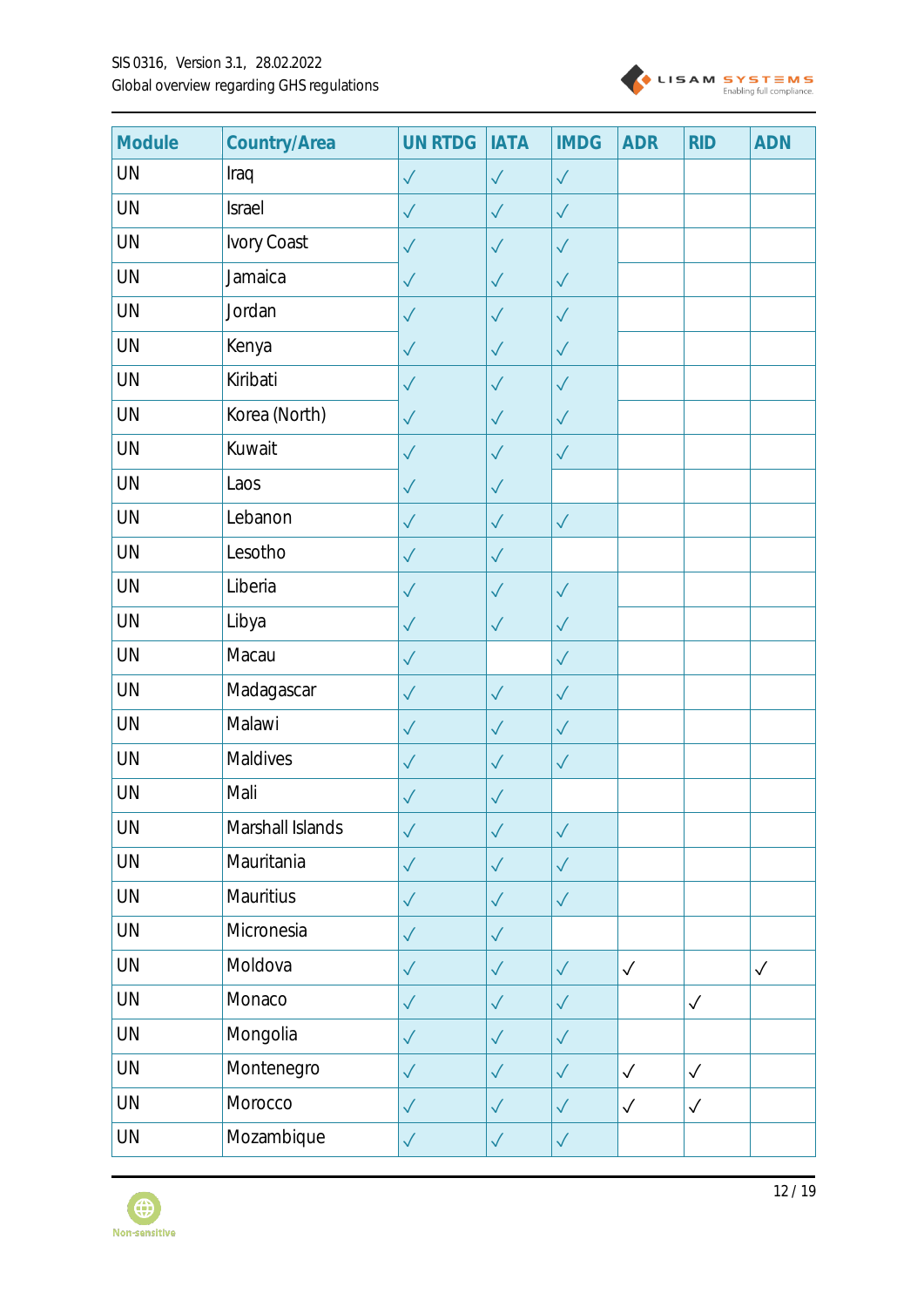

| Module    | Country/Area          | <b>UN RTDG</b> | <b>IATA</b>  | <b>IMDG</b>  | <b>ADR</b>   | <b>RID</b> | <b>ADN</b> |
|-----------|-----------------------|----------------|--------------|--------------|--------------|------------|------------|
| UN        | Myanmar               | $\checkmark$   | $\sqrt{}$    | $\sqrt{}$    |              |            |            |
| UN        | Namibia               | $\checkmark$   | $\checkmark$ | $\checkmark$ |              |            |            |
| UN        | Nauru                 | $\checkmark$   | $\checkmark$ |              |              |            |            |
| UN        | Nepal                 | $\checkmark$   | $\checkmark$ |              |              |            |            |
| UN        | Nicaragua             | $\checkmark$   | $\checkmark$ | $\sqrt{}$    |              |            |            |
| UN        | Niger                 | $\checkmark$   | $\checkmark$ |              |              |            |            |
| <b>UN</b> | Nigeria               | $\checkmark$   | $\checkmark$ | $\checkmark$ | $\checkmark$ |            |            |
| UN        | Niue                  | $\checkmark$   |              | $\checkmark$ |              |            |            |
| UN        | Oman                  | $\sqrt{}$      | $\checkmark$ | $\checkmark$ |              |            |            |
| <b>UN</b> | Pakistan              | $\checkmark$   | $\checkmark$ | $\checkmark$ |              |            |            |
| UN        | Palau                 | $\checkmark$   | $\sqrt{}$    | $\sqrt{}$    |              |            |            |
| UN        | Panama                | $\checkmark$   | $\sqrt{}$    | $\sqrt{}$    |              |            |            |
| UN        | Papua New Guinea      | $\sqrt{}$      | $\checkmark$ | $\checkmark$ |              |            |            |
| UN        | Paraguay              | $\checkmark$   | $\sqrt{}$    | $\sqrt{}$    |              |            |            |
| UN        | Peru                  | $\checkmark$   | $\checkmark$ | $\checkmark$ |              |            |            |
| UN        | Qatar                 | $\sqrt{}$      | $\checkmark$ | $\sqrt{}$    |              |            |            |
| UN        | Rwanda                | $\checkmark$   | $\checkmark$ |              |              |            |            |
| UN        | Saint Kitts and Nevis | $\checkmark$   | $\sqrt{}$    | $\sqrt{}$    |              |            |            |
| UN        | Saint Lucia           | $\checkmark$   | $\sqrt{}$    | $\checkmark$ |              |            |            |
| UN        | Saint Vincent         | $\checkmark$   | $\checkmark$ | $\sqrt{}$    |              |            |            |
| <b>UN</b> | Samoa                 | $\checkmark$   | $\checkmark$ | $\checkmark$ |              |            |            |
| UN        | San Marino            | $\checkmark$   | $\checkmark$ |              | $\checkmark$ |            |            |
| UN        | Sao Tome and Prin.    | $\sqrt{}$      | $\checkmark$ | $\checkmark$ |              |            |            |
| UN        | Saudi Arabia          | $\checkmark$   | $\sqrt{}$    | $\checkmark$ |              |            |            |
| UN        | Senegal               | $\sqrt{}$      | $\sqrt{}$    | $\sqrt{}$    |              |            |            |
| UN        | Seychelles            | $\checkmark$   | $\checkmark$ | $\sqrt{}$    |              |            |            |
| UN        | Sierra Leone          | $\checkmark$   | $\checkmark$ | $\sqrt{}$    |              |            |            |
| <b>UN</b> | Solomon Islands       | $\checkmark$   | $\checkmark$ | $\checkmark$ |              |            |            |
| UN        | Somalia               | $\checkmark$   | $\checkmark$ |              |              |            |            |

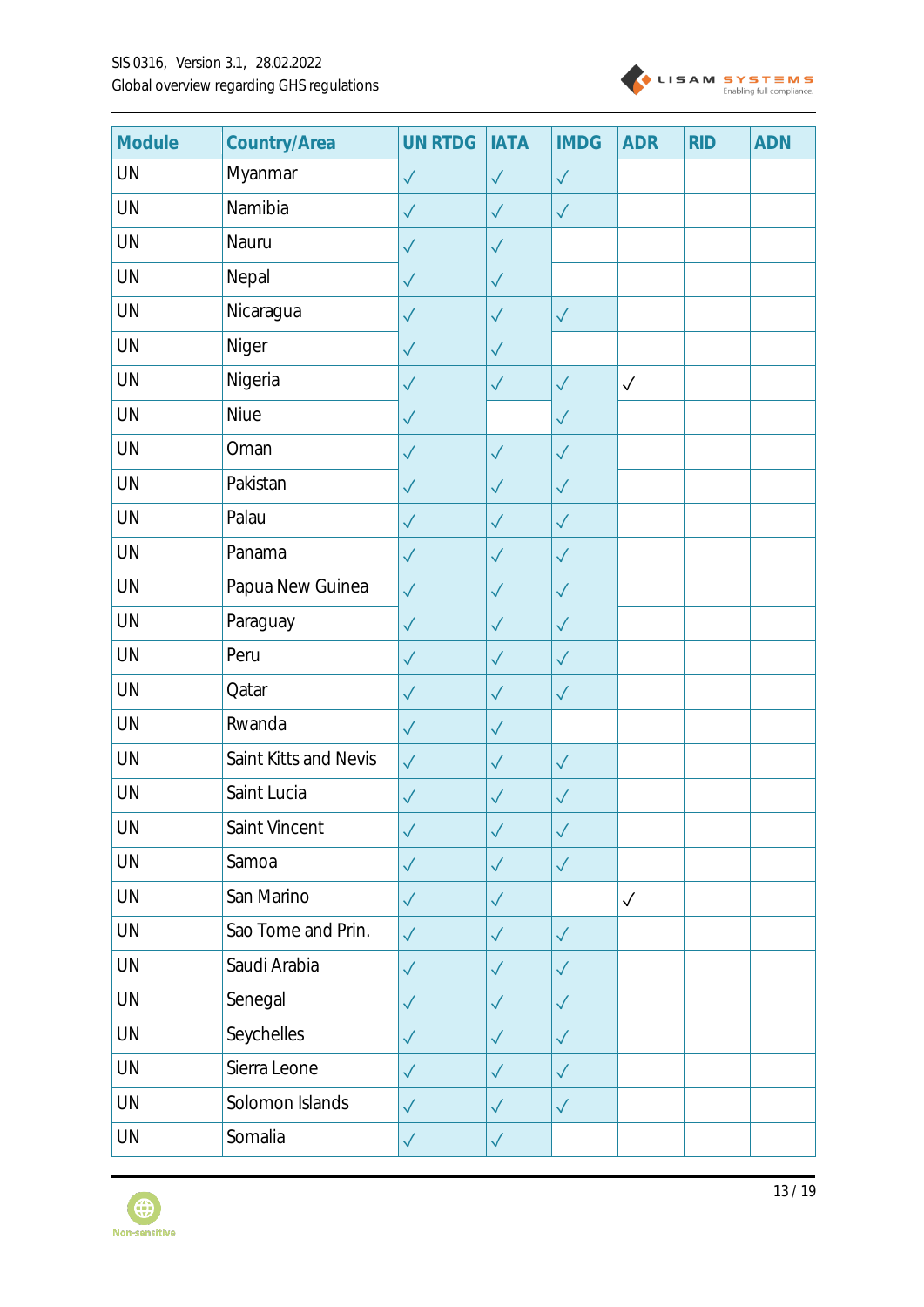

| Module    | Country/Area         | <b>UN RTDG</b> | <b>IATA</b>  | <b>IMDG</b>  | <b>ADR</b>   | <b>RID</b>   | <b>ADN</b>   |
|-----------|----------------------|----------------|--------------|--------------|--------------|--------------|--------------|
| UN        | South Sudan          | $\checkmark$   | $\sqrt{}$    |              |              |              |              |
| UN        | Sri Lanka            | $\sqrt{}$      | $\sqrt{}$    | $\checkmark$ |              |              |              |
| UN        | Sudan                | $\sqrt{}$      | $\sqrt{}$    | $\checkmark$ |              |              |              |
| <b>UN</b> | Suriname             | $\sqrt{}$      | $\checkmark$ | $\checkmark$ |              |              |              |
| UN        | Syria                | $\checkmark$   | $\checkmark$ | $\checkmark$ |              |              |              |
| UN        | Tajikistan           | $\sqrt{}$      | $\sqrt{}$    |              | $\checkmark$ |              |              |
| UN        | Tanzania             | $\checkmark$   | $\checkmark$ | $\checkmark$ |              |              |              |
| UN        | Timor-Leste          | $\sqrt{}$      | $\checkmark$ |              |              |              |              |
| <b>UN</b> | Togo                 | $\checkmark$   | $\checkmark$ | $\sqrt{}$    |              |              |              |
| UN        | Tonga                | $\checkmark$   | $\checkmark$ | $\checkmark$ |              |              |              |
| <b>UN</b> | Trinidad and Tobago  | $\checkmark$   | $\checkmark$ | $\sqrt{}$    |              |              |              |
| UN        | Tunisia              | $\checkmark$   | $\checkmark$ | $\sqrt{}$    | $\checkmark$ | $\checkmark$ |              |
| UN        | Turkmenistan         | $\sqrt{}$      | $\sqrt{}$    | $\sqrt{}$    |              |              |              |
| UN        | Tuvalu               | $\checkmark$   |              | $\checkmark$ |              |              |              |
| <b>UN</b> | Uganda               | $\checkmark$   | $\sqrt{}$    |              |              |              |              |
| UN        | Ukraine              | $\sqrt{}$      | $\sqrt{}$    | $\checkmark$ | $\checkmark$ | $\checkmark$ | $\checkmark$ |
| UN        | United Arab Emirates | $\sqrt{}$      | $\checkmark$ | $\checkmark$ |              |              |              |
| UN        | United Kingdom       | $\checkmark$   | $\checkmark$ | $\sqrt{}$    | $\checkmark$ | $\checkmark$ |              |
| UN        | Uruguay              | $\checkmark$   | $\sqrt{}$    | $\checkmark$ |              |              |              |
| UN        | Uzbekistan           | $\checkmark$   | $\checkmark$ |              | $\checkmark$ |              |              |
| UN        | Vanuatu              | $\checkmark$   | $\checkmark$ | $\checkmark$ |              |              |              |
| <b>UN</b> | Venezuela            | $\checkmark$   | $\checkmark$ | $\checkmark$ |              |              |              |
| UN        | Yemen                | $\checkmark$   | $\checkmark$ | $\checkmark$ |              |              |              |
| UN        | Zambia               | $\checkmark$   | $\checkmark$ |              |              |              |              |
| UN        | Zimbabwe             | $\checkmark$   | $\sqrt{}$    |              |              |              |              |

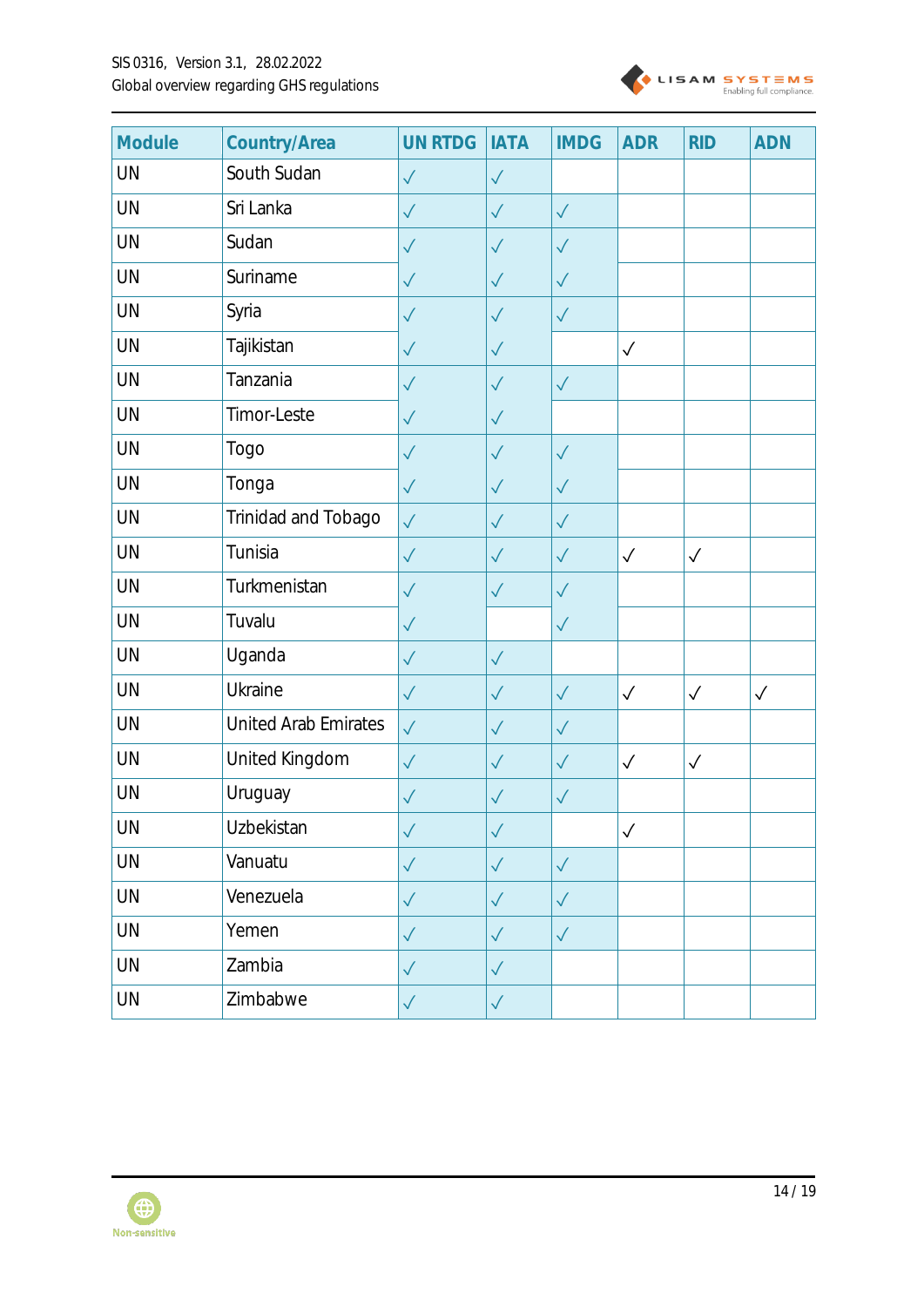

### <span id="page-14-0"></span>**2.3. Regional transport regulations**

Additionally to the international transport regulations mentioned above, some regions have also published regional transport regulations. The most relevant ones are described in the following. All regional transport regulations that are currently **implemented in ExESS** are displayed in **blue font colour.**

#### <span id="page-14-1"></span>**Argentina**

- **Resolution 195/97**
	- o Transport of dangerous goods by road.
	- o <http://servicios.infoleg.gob.ar/infolegInternet/anexos/40000-44999/44765/norma.htm>
- **Decree 779/95**
	- o Transport of dangerous goods by road.
	- o [http://servicios.infoleg.gob.ar/infolegInternet/anexos/30000-](http://servicios.infoleg.gob.ar/infolegInternet/anexos/30000-34999/30389/texactdto779-1995-anexoS.htm) [34999/30389/texactdto779-1995-anexoS.htm](http://servicios.infoleg.gob.ar/infolegInternet/anexos/30000-34999/30389/texactdto779-1995-anexoS.htm)
- **MERCOSUR**
	- o Common Market of South (MERCOSUR)
	- o <https://www.mercosur.int/en/>
	- o Applicable in Argentina, Brazil, Paraguay, and Uruguay.

#### <span id="page-14-2"></span>**Australia**

- **ADG**
	- o Australian Code for the Transport of Dangerous Goods by **Road & Rail**
	- o <https://www.ntc.gov.au/codes-and-guidelines/australian-dangerous-goods-code>

#### <span id="page-14-3"></span>**Brazil**

- **Resolution 5232**
	- o [https://anttlegis.datalegis.inf.br/action/UrlPublicasAction.php?acao=abrirAtoPublico&](https://anttlegis.datalegis.inf.br/action/UrlPublicasAction.php?acao=abrirAtoPublico&num_ato=00005232&sgl_tipo=RES&sgl_orgao=DG/ANTT/MTPA&vlr_ano=2016&seq_ato=000) [num\\_ato=00005232&sgl\\_tipo=RES&sgl\\_orgao=DG/ANTT/MTPA&vlr\\_ano=2016&seq](https://anttlegis.datalegis.inf.br/action/UrlPublicasAction.php?acao=abrirAtoPublico&num_ato=00005232&sgl_tipo=RES&sgl_orgao=DG/ANTT/MTPA&vlr_ano=2016&seq_ato=000)  $ato = 000$
	- o Land transport of dangerous goods.
- **MERCOSUR**
	- o Common Market of South (MERCOSUR)
	- o <https://www.mercosur.int/en/>
	- o Applicable in Argentina, Brazil, Paraguay, and Uruguay.

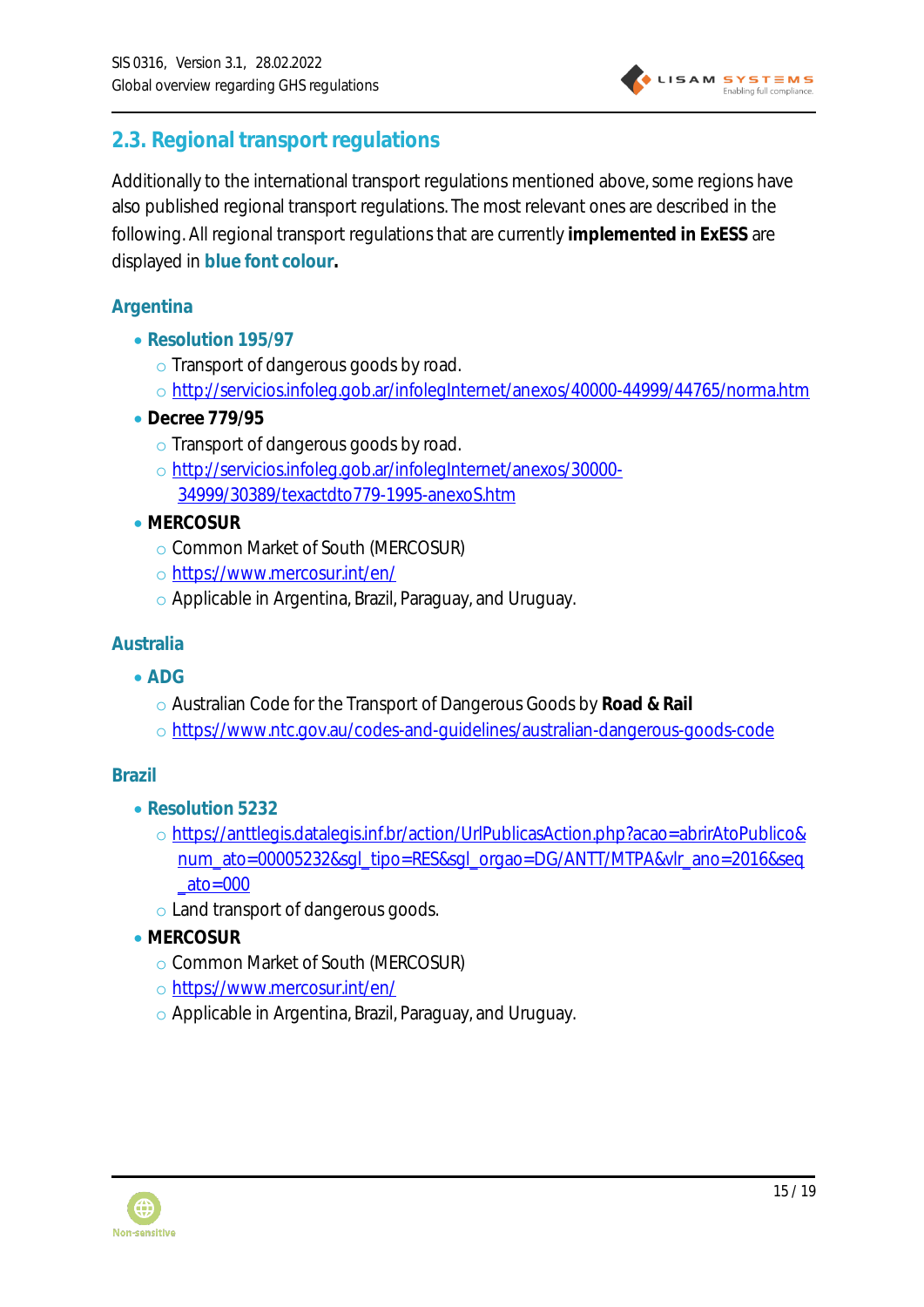#### <span id="page-15-0"></span>**Canada**

- **TDG**
	- o Transportation of Dangerous Goods Act (TDG Act)
	- o <https://laws-lois.justice.gc.ca/eng/regulations/SOR-2001-286/>
	- o [https://tc.canada.ca/en/corporate-services/acts-regulations/list](https://tc.canada.ca/en/corporate-services/acts-regulations/list-regulations/transportation-dangerous-goods-regulations)[regulations/transportation-dangerous-goods-regulations](https://tc.canada.ca/en/corporate-services/acts-regulations/list-regulations/transportation-dangerous-goods-regulations)
	- o <https://tc.canada.ca/en/dangerous-goods>

#### <span id="page-15-1"></span>**Chile**

- **Standard NCh382 (and Decree 298/95, NCh2120, NCh2190)**
	- o Transport of dangerous goods by road
	- o <https://www.bcn.cl/leychile/navegar?idNorma=12087>

#### <span id="page-15-2"></span>**China**

- **Standard JT/T/617-2018**
	- o Regulations concerning road transportation of dangerous goods
	- o <http://jtst.mot.gov.cn/eap/dload/bzcontext/JT617.1.PDF>

#### <span id="page-15-3"></span>**Mexico**

- **NOM SCT**
	- o Secretary of Communications and Transportation Standards
	- o [https://www.sct.gob.mx/transporte-y-medicina-preventiva/autotransporte](https://www.sct.gob.mx/transporte-y-medicina-preventiva/autotransporte-federal/marco-normativo/noms-de-materiales-y-residuos-peligrosos/)[federal/marco-normativo/noms-de-materiales-y-residuos-peligrosos/](https://www.sct.gob.mx/transporte-y-medicina-preventiva/autotransporte-federal/marco-normativo/noms-de-materiales-y-residuos-peligrosos/)
	- o [https://www.sct.gob.mx/fileadmin/DireccionesGrales/DGAF/DGA\\_Normas/Materiales](https://www.sct.gob.mx/fileadmin/DireccionesGrales/DGAF/DGA_Normas/Materiales_peligrosos/1._REGLAMENTO_PARA_EL_TRANSPORTE_TERRESTRE_DE_MATPEL.PDF) [\\_peligrosos/1.\\_REGLAMENTO\\_PARA\\_EL\\_TRANSPORTE\\_TERRESTRE\\_DE\\_MATPEL.PDF](https://www.sct.gob.mx/fileadmin/DireccionesGrales/DGAF/DGA_Normas/Materiales_peligrosos/1._REGLAMENTO_PARA_EL_TRANSPORTE_TERRESTRE_DE_MATPEL.PDF)

#### <span id="page-15-4"></span>**New Zealand**

- **Standard 5433:2012**
	- o Transport of dangerous goods on land
	- o [https://www.nzta.govt.nz/driver-licences/getting-a-licence/licences-by-vehicle](https://www.nzta.govt.nz/driver-licences/getting-a-licence/licences-by-vehicle-type/transporting-dangerous-or-hazardous-goods/dangerous-goods-carried-by-transport-operators/)[type/transporting-dangerous-or-hazardous-goods/dangerous-goods-carried-by](https://www.nzta.govt.nz/driver-licences/getting-a-licence/licences-by-vehicle-type/transporting-dangerous-or-hazardous-goods/dangerous-goods-carried-by-transport-operators/)[transport-operators/](https://www.nzta.govt.nz/driver-licences/getting-a-licence/licences-by-vehicle-type/transporting-dangerous-or-hazardous-goods/dangerous-goods-carried-by-transport-operators/)
	- o <https://www.nzta.govt.nz/resources/rules/dangerous-goods-2005-index/>



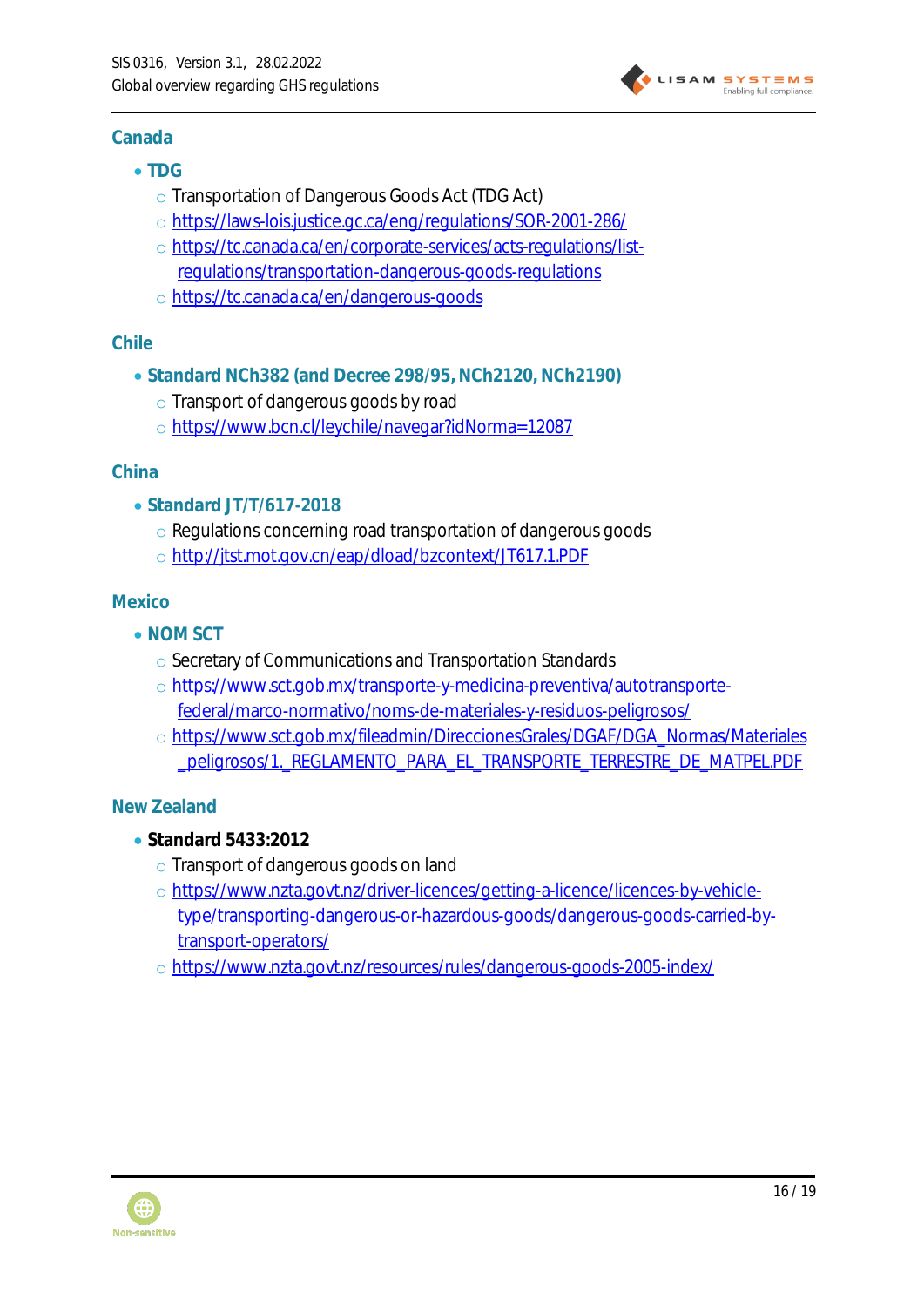

#### <span id="page-16-0"></span>**Russia & EAEU**

- **RTDG EAEU**
	- o Regulations concerning the EAEU Transport of Dangerous Goods by **Rail**
	- o <https://docs.cntd.ru/document/902165571?marker=A7E0NC>
	- o Applicable in the following states: Armenia, Azerbaijan, Belarus, Estonia, Finland, Georgia, Kazakhstan, Kyrgyzstan, Latvia, Lithuania, Moldova, Russia, Tajikistan, Turkmenistan, Ukraine, Uzbekistan.
- **GOST 19433-88**
	- o Russian Government Standard regarding the **classification and marking** of dangerous goods.
	- o <https://docs.cntd.ru/document/901714253>
	- o Applicable in Russia.
- **SMGS**
	- o Agreement on International **Railway** Goods Transport (SMGS) published by the Organisation for Co-operation between Railways (OSJD).
	- o <https://en.osjd.org/en/8910/page/106077?id=2099>
	- o Applicable in the following states (Eastern Europe and Asia): Afghanistan, Albania, Azerbaijan, Belarus, Bulgaria, China, Estonia, Georgia, Hungary, Iran, Kazakhstan, Korea, Kyrgyzstan, Latvia, Lithuania, Moldova, Mongolia, Poland, Russia, Slovakia, Taiwan, Tajikistan, Turkmenistan, Ukraine, Uzbekistan, Vietnam.
- **GOST 14192-96**
	- o Russian Government Standard regarding the **marking of cargoes**
	- o <https://docs.cntd.ru/document/1200006710>
	- o Applicable in the following states: Armenia, Azerbaijan, Belarus, Kazakhstan, Kyrgyzstan, Moldova, Russia, Tajikistan, Turkmenistan, Ukraine, Uzbekistan
- **Ordinance 272**
	- o Transport by road

#### <span id="page-16-1"></span>**Thailand**

- **Thai Provision Volume I (TP-I)**
	- o General requirements for multi-modal transport of dangerous goods 2000 (B.E. 2543)
- **Thai Provision Volume II (TP-II)**
	- o Requirements for the transport of dangerous goods by **road and rail** 2004 (B.E. 2547)
- **Thai Provision Volume III (TP-III)**
	- o Requirements for the transport of dangerous goods by **inland waterways**

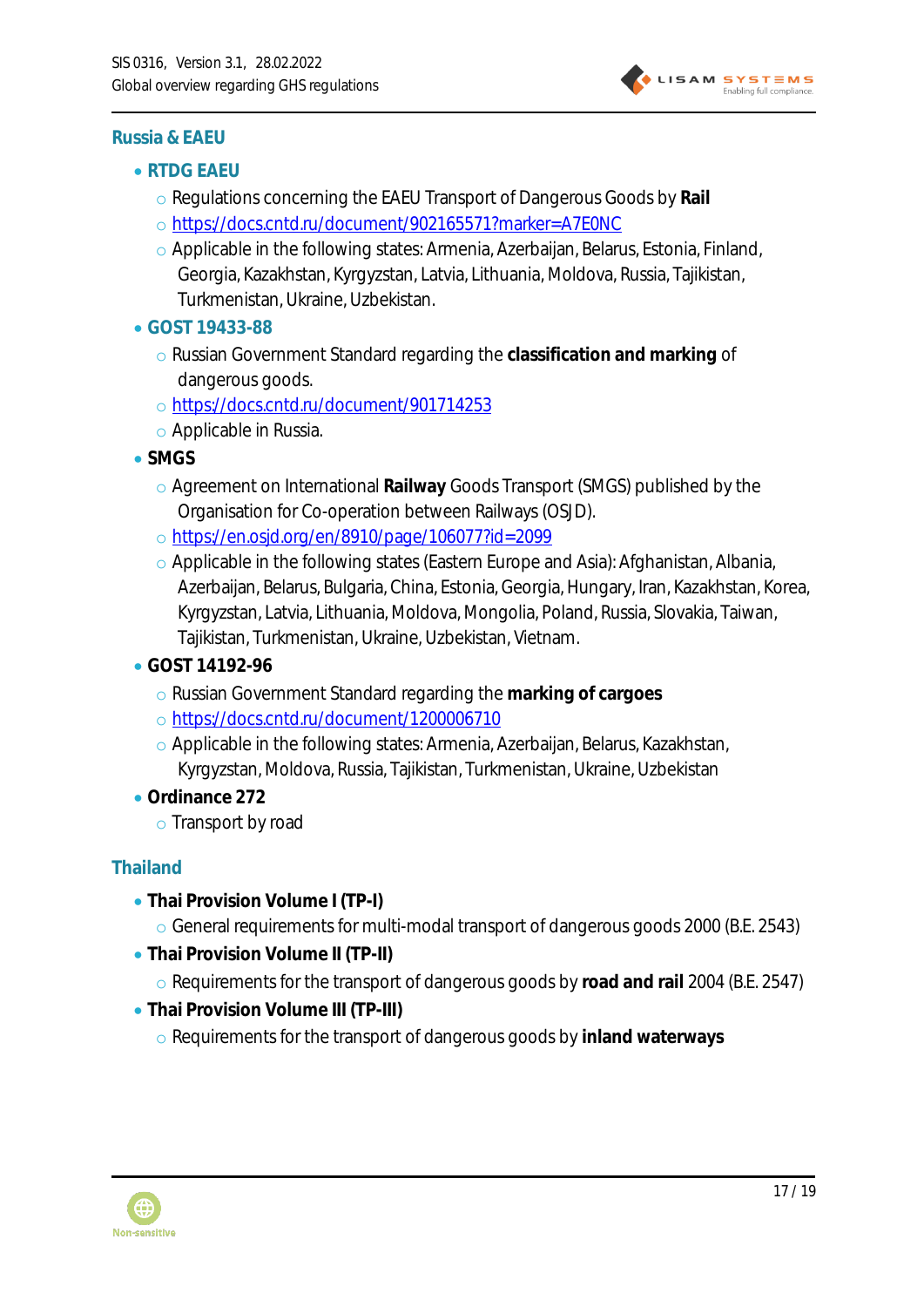

#### <span id="page-17-0"></span>**South Africa**

- **SANS 10228: 2012**
	- o The Identification and Classification of dangerous goods for transport by **road or rail**
	- o [https%3A%2F%2Fstore.sabs.co.za%2Fpdfpreview.php%3Fhash%3D12b99f7a2dfaace8](https%3A%2F%2Fstore.sabs.co.za%2Fpdfpreview.php%3Fhash%3D12b99f7a2dfaace8c65d1f44cc0b3b441d311172%26preview%3Dyes&usg=AOvVaw1t89opmiHsO9KrXegQ0eXf) [c65d1f44cc0b3b441d311172%26preview%3Dyes&usg=AOvVaw1t89opmiHsO9KrXe](https%3A%2F%2Fstore.sabs.co.za%2Fpdfpreview.php%3Fhash%3D12b99f7a2dfaace8c65d1f44cc0b3b441d311172%26preview%3Dyes&usg=AOvVaw1t89opmiHsO9KrXegQ0eXf) [gQ0eXf](https%3A%2F%2Fstore.sabs.co.za%2Fpdfpreview.php%3Fhash%3D12b99f7a2dfaace8c65d1f44cc0b3b441d311172%26preview%3Dyes&usg=AOvVaw1t89opmiHsO9KrXegQ0eXf)

<span id="page-17-1"></span>**USA**

- **DOT**
	- o USA Department of Transportation
	- o <https://www.transportation.gov/>
- **Hazardous Materials Regulations (Title 49 CFR Parts 100 -185)**
	- o Transport of dangerous goods (Title 49 of the Code of Federal Regulations)
	- o [https%3A%2F%2Fwww.govinfo.gov%2Fcontent%2Fpkg%2FCFR-2009-title49](https%3A%2F%2Fwww.govinfo.gov%2Fcontent%2Fpkg%2FCFR-2009-title49-vol2%2Fpdf%2FCFR-2009-title49-vol2-part171.pdf&usg=AOvVaw0ySaTUCBi5OWk9UgR5VTa6) [vol2%2Fpdf%2FCFR-2009-title49-vol2](https%3A%2F%2Fwww.govinfo.gov%2Fcontent%2Fpkg%2FCFR-2009-title49-vol2%2Fpdf%2FCFR-2009-title49-vol2-part171.pdf&usg=AOvVaw0ySaTUCBi5OWk9UgR5VTa6) [part171.pdf&usg=AOvVaw0ySaTUCBi5OWk9UgR5VTa6](https%3A%2F%2Fwww.govinfo.gov%2Fcontent%2Fpkg%2FCFR-2009-title49-vol2%2Fpdf%2FCFR-2009-title49-vol2-part171.pdf&usg=AOvVaw0ySaTUCBi5OWk9UgR5VTa6)
	- o [https://www.federalregister.gov/documents/2020/05/11/2020-06205/hazardous](https://www.federalregister.gov/documents/2020/05/11/2020-06205/hazardous-materials-harmonization-with-international-standards)[materials-harmonization-with-international-standards](https://www.federalregister.gov/documents/2020/05/11/2020-06205/hazardous-materials-harmonization-with-international-standards)
	- o <https://cms7.phmsa.dot.gov/regulations/title49/b/2/1>
	- o Applicable in USA and Canada.